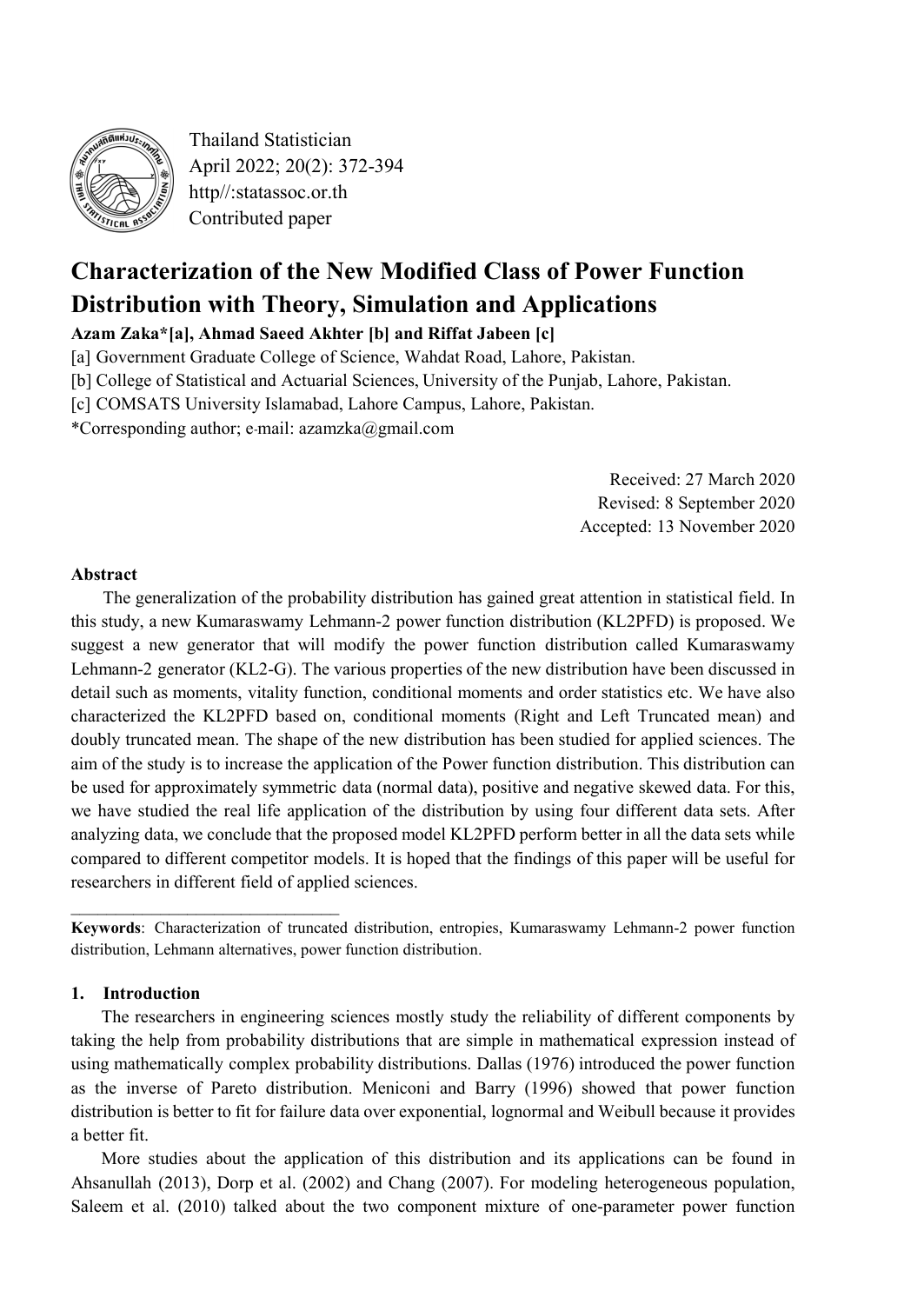distribution. Estimation of the parameters of the two-parameter power function distribution was studied by Zaka and Akhter (2013) through the methods of least squares, relative least squares and ridge regression. According to its applicability in real life situations for modeling survival data, Tahir et al. (2014) proposed the modification of the power function distribution as Weibull-power function distribution. By using the Bayesian inference, Hanif, et al. (2015) estimated the parameter of the oneparameter power function distribution. Shahzad and Asghar (2016) introduced the transmuted power function distribution by following Shaw and Buckley (2009). Okorie et al. (2017) proposed the modification of the power function distribution by using Marshall and Olkin (1997) technique. Haq et al. (2018) introduced the McDonald power function distribution. Jabeen and Zaka (2019) discussed the parameters estimation for continuous uniform distribution using modified percentile estimators. Zaka et al. (2020) proposed the reflected and exponentiated class of power function distribution. Zaka et al. (2020) introduced the beta Lehmann 2 power function distribution.

The cumulative distribution function (cdf) and probability density function (pdf) of the power function distribution is given below

$$
G(x) = \left(\frac{x}{\beta}\right)^{y},\tag{1}
$$

$$
g\left(x\right) = \frac{\gamma x^{\gamma - 1}}{\beta^{\gamma}},\tag{2}
$$

Lehmann alternatives were introduced by Lehmann (1953) in the two-sample hypothesis testing context and are useful in survival analysis. The cumulative density function for Lehmann 2 relationship is given as

$$
F(x) = 1 - \{1 - G(x)\}^{\theta}
$$
 (Lehmann 2 relationship)

Cordeiro et al. (2011) introduced the Kumaraswamy generator. Then, the mixture of these two techniques is known as Kumaraswamy Lehmann-2 generator (KL2-G). The cdf and pdf of the Kw-Leh2-generator are given as

$$
F(x) = 1 - \left\{ 1 - \left\{ 1 - \left\{ 1 - G(x) \right\}^{\theta} \right\}^{\alpha} \right\}^{\phi},\tag{3}
$$

and

$$
f(x) = \alpha \phi \theta \left\{ 1 - \left\{ 1 - G(x) \right\}^{\theta} \right\}^{\alpha - 1} \left\{ 1 - G(x) \right\}^{\theta - 1} \left\{ 1 - \left\{ 1 - \left\{ 1 - G(x) \right\}^{\theta} \right\}^{\alpha} \right\}^{\phi - 1} g(x),\tag{4}
$$

where  $G(x)$  is the cdf and  $g(x)$  is the pdf of any probability distribution.

In this paper, we suggest a new distribution that will generalize the power function distribution (PFD) by using the above mentioned technique. We have derived some of the main structural properties of this distribution. The application of this distribution is illustrated by an application to real life data sets. It is hoped that the findings of this study will be useful for researchers in different field of applied sciences.

#### **1.1. Model identification for KL2PFD**

The pdf and cdf of power function distribution are given as follows:

$$
g(x) = \frac{\gamma x^{\gamma - 1}}{\beta^{\gamma}}; 0 < x < \beta, \gamma > 0,\tag{5}
$$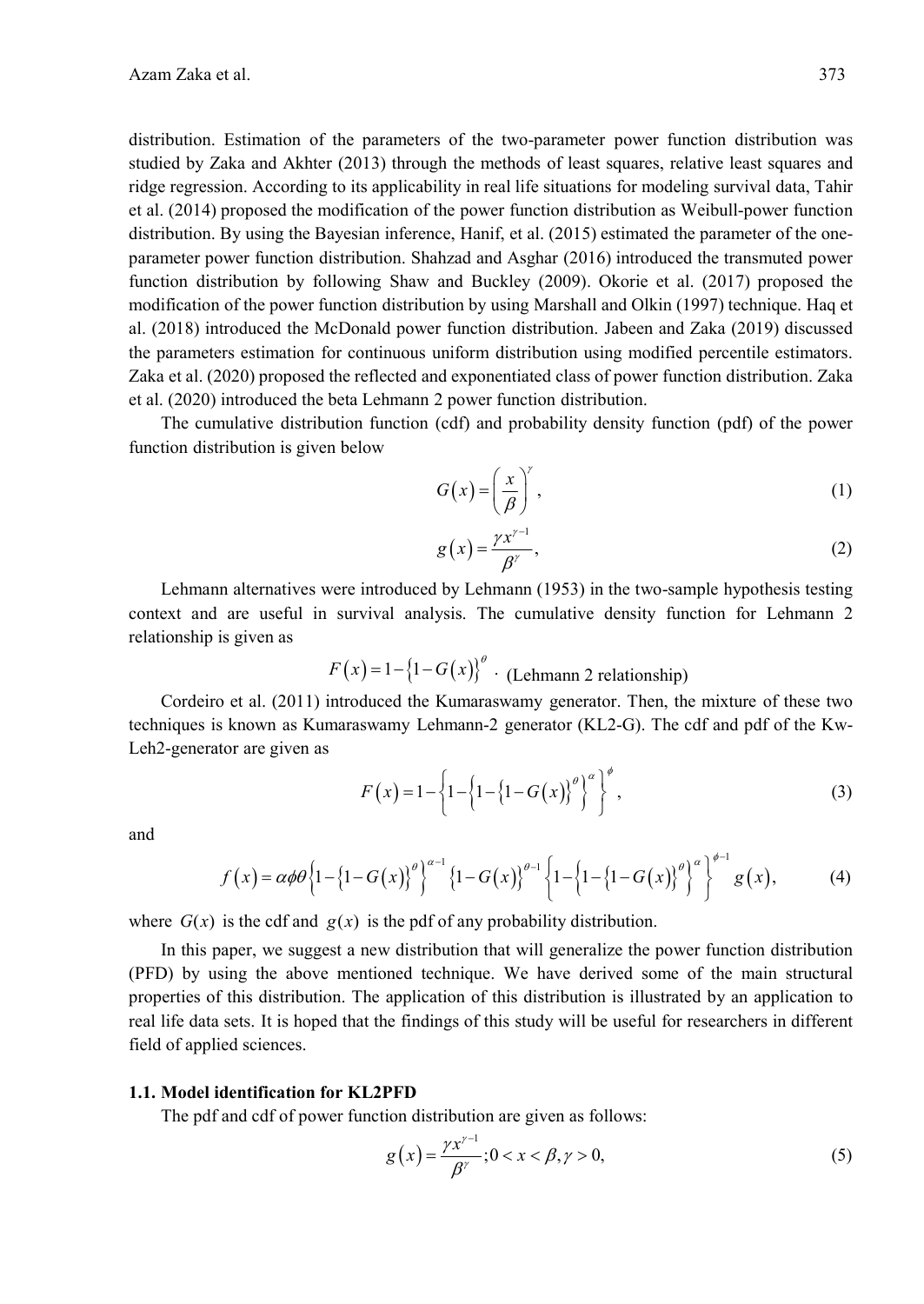and  $G(x) = \left(\frac{x}{a}\right)^{y}$ ,  $=\left(\frac{x}{\beta}\right)$ (6)

where  $\gamma$  and  $\beta$  are the shape and scale parameters. Following the generator (3), the KL2PFD is obtained by putting (5) and (6) in (4) and simplifying, we get

$$
f(x) = \alpha \phi \theta \left\{ 1 - \left\{ 1 - \left( \frac{x}{\beta} \right)^{\gamma} \right\}^{\theta} \right\}^{\alpha - 1} \left\{ 1 - \left( \frac{x}{\beta} \right)^{\gamma} \right\}^{\theta - 1} \left\{ 1 - \left\{ 1 - \left( \frac{x}{\beta} \right)^{\gamma} \right\}^{\theta} \right\}^{\alpha} \right\}^{\phi - 1} \left\{ \frac{\gamma x^{\gamma - 1}}{\beta^{\gamma}}; 0 < x < \beta, \tag{7}
$$

and associated cdf is obtained by putting  $(5)$  and  $(6)$  in  $(3)$  as

$$
F(x) = 1 - \left\{ 1 - \left\{ 1 - \left( \frac{x}{\beta} \right)^{r} \right\}^{\theta} \right\}^{\alpha}.
$$
 (8)

We may observe  $\alpha$ ,  $\beta$  and  $\gamma$  as the shape and  $\beta$  as scale parameters.

# **1.2. Expansion of cdf**

Considered the expansion of power series for any real non-integer as follows

$$
\left(1-z\right)^{b-1} = \sum \frac{\left(-1\right)^{k} \Gamma(b)}{\Gamma(b-k)k!}.\tag{9}
$$

We may see that for  $|z| < 1$ , the expression in (9) may be used. The cdf of the distribution may be written as by using the binomial expansion as

$$
F(x) = 1 - \sum_{k=0}^{\infty} w_k H_k(x),
$$

where

$$
\left\{1-\left\{1-\left(\frac{x}{\beta}\right)^{r}\right\}^{\theta}\right\}^{\alpha}\right\}^{\beta}=\sum_{j=0}^{\infty}\frac{(-1)^{j}\Gamma(\phi+1)}{\Gamma(\phi+1-j)j!}\left\{1-\left\{1-\left(\frac{x}{\beta}\right)^{r}\right\}^{\theta}\right\}^{\alpha_{j}},
$$
\n
$$
\left\{1-\left\{1-\left(1-\left(\frac{x}{\beta}\right)^{r}\right)^{\theta}\right\}^{\alpha}\right\}^{\beta}=\sum_{i=0}^{\infty}\sum_{j=0}^{\infty}\frac{(-1)^{i+j}\Gamma(\phi+1)\Gamma(\alpha j+1)}{\Gamma(\phi+1-j)j!\Gamma(\alpha j+1-i)j!}\left\{1-\left(\frac{x}{\beta}\right)^{r}\right\}^{\beta_{i}},
$$
\n
$$
\left\{1-\left\{1-\left(1-\left(\frac{x}{\beta}\right)^{r}\right)^{\theta}\right\}^{\alpha}\right\}^{\beta}=\sum_{k=0}^{\infty}\sum_{i=0}^{\infty}\frac{(-1)^{i+j+k}\Gamma(\phi+1)\Gamma(\alpha j+1)\Gamma(\theta i+1)}{\Gamma(\phi+1-j)j!\Gamma(\alpha j+1-i)j!\Gamma(\theta i+1-k)k!}\left(\frac{x}{\beta}\right)^{j,k},
$$
\n
$$
w_{k}=\sum_{k=0}^{\infty}\sum_{i=0}^{\infty}\sum_{j=0}^{\infty}\frac{(-1)^{i+j+k}\Gamma(\phi+1)\Gamma(\alpha j+1)\Gamma(\theta i+1)}{\Gamma(\phi+1-j)j!\Gamma(\alpha j+1-i)j!\Gamma(\theta i+1-k)k!},
$$

and

$$
H_k(x) = (G(x))^{k} = \left(\left(\frac{x}{\beta}\right)^{r}\right)^{k}.
$$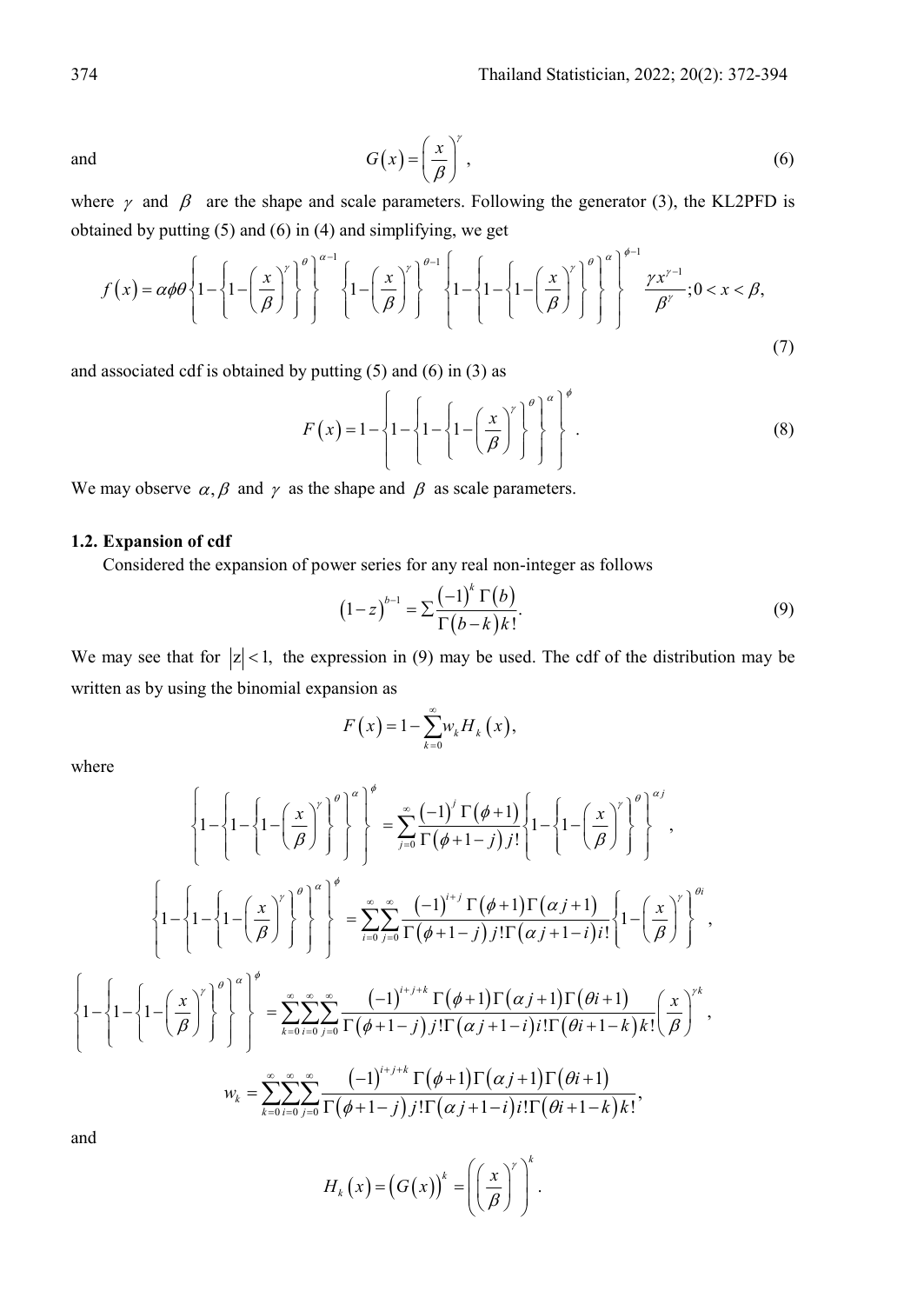Also, 
$$
f(x) = \sum_{l=0}^{\infty} t_l h_{l+1}(x)
$$
 where  

$$
t_l = \sum_{l=0}^{\infty} \sum_{k=0}^{\infty} \sum_{j=0}^{\infty} \sum_{i=0}^{\infty} \frac{(-1)^{k+i+j+l} \alpha \phi \gamma(l+1) \Gamma(\alpha) \Gamma(\phi) \Gamma(\alpha i+1) \Gamma(\theta(j+k+1))}{\Gamma(\alpha-j) \Gamma(\phi-i) \Gamma(\alpha i+1-k) \Gamma(\theta(j+k+1)) j! k! i! (l+1)},
$$

and

$$
h_{l+1}(x) = \frac{\gamma(l+1)x^{\gamma(l+1)-1}}{\beta^{\gamma(l+1)}}.
$$

By definition, the survival function is  $S(x) = 1 - F(x)$ . We know that  $F(x) = 1 - \sum_{k=0}^{n} w_k H_k(x)$ .  $F(x) = 1 - \sum_{k=1}^{\infty} w_k H_k(x)$  $=1-\sum_{k=0}$ 

So,  $S(x) = \sum_{k=0}^{n} w_k H_k(x)$ .  $S(x) = \sum_{k=1}^{\infty} w_k H_k(x)$  $=\sum_{k=0}$   $W_k H_k(x)$ . By definition, the hazard rate function (HRF) of probability distribution is

given as 
$$
H(x) = \frac{f(x)}{S(x)}
$$
. That may be generated for KL2PFD as  $H(x) = \frac{\sum_{l=0}^{\infty} t_l h_{l+1}(x)}{\sum_{k=0}^{\infty} w_k H_k(x)}$ .

# **1.3. Shapes of KL2PFD**

The KL2PFD can be approximately normal curve, whereas the HRF can be bathtub, monotonically increasing and decreasing shapes. (See Figures 1-3).



**Figure 1** Plots of PDF of KL2PFD

## **2. Some Basic Properties of KL2PFD**

# **2.1. Moments about zero**

The  $r<sup>th</sup>$  moments about zero of any distribution is described below

$$
\mu'_{r}=\int_{0}^{\beta}x^{r}f\left(x\right)dx.
$$

By solving we get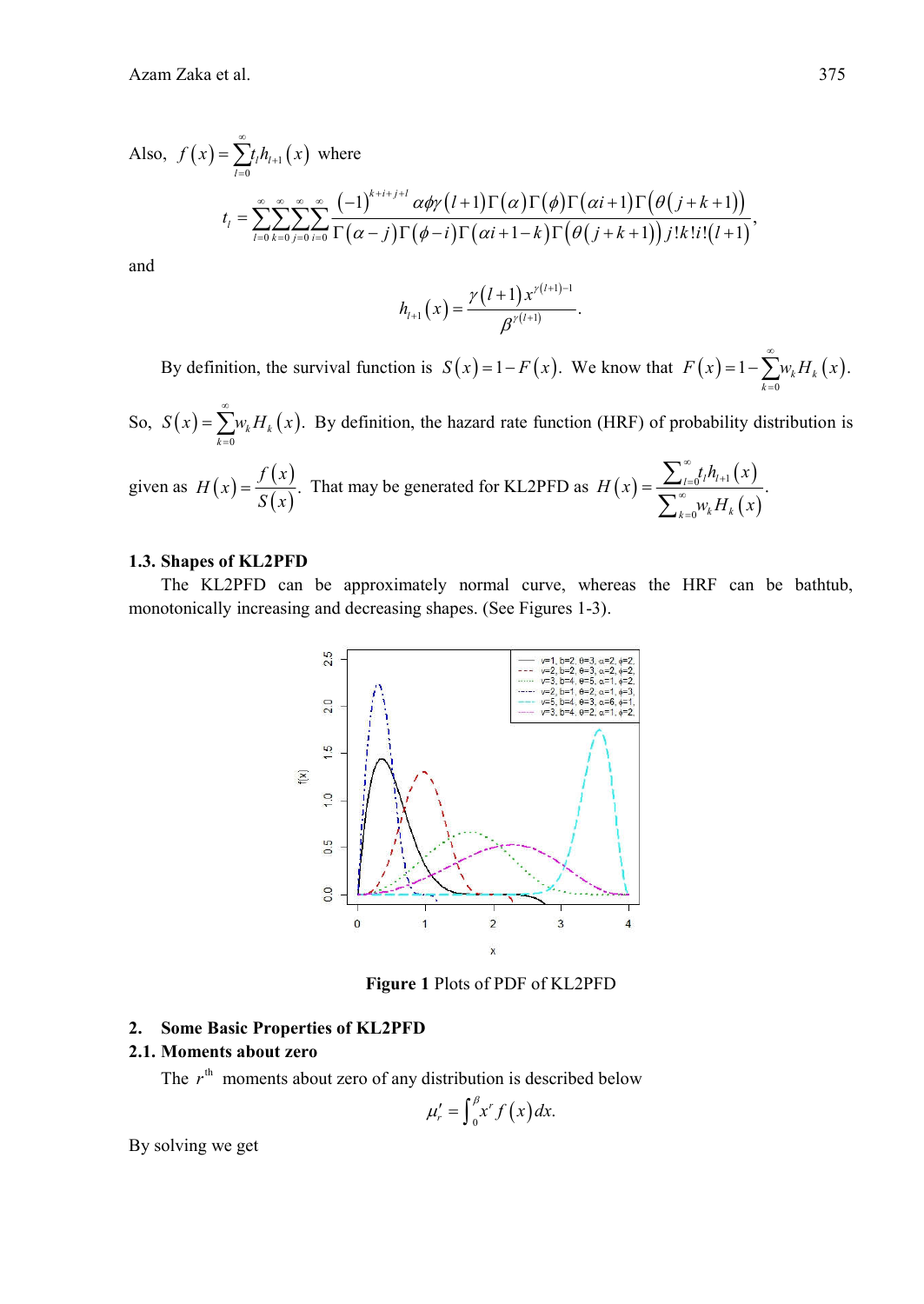

**Figure 2** Plots of cdf of KL2PFD



**Figure 3** Plots of HRF of KL2PFD

# **2.2. Moment generating functions**

Apart from generating functions, the moment generating function can be utilized to describe the characteristic of the random variable. The moment generating function may be defined as the linear

combination of exponential generalized univariate distributions as  $M_0(t) = \int_0^t e^{tx} \sum_{l=0} t_l h_{l+1}(x)$ .  $M_0(t) = \int_0^\beta e^{tx} \sum_{l=0}^\infty t_l h_{l+1}(x)$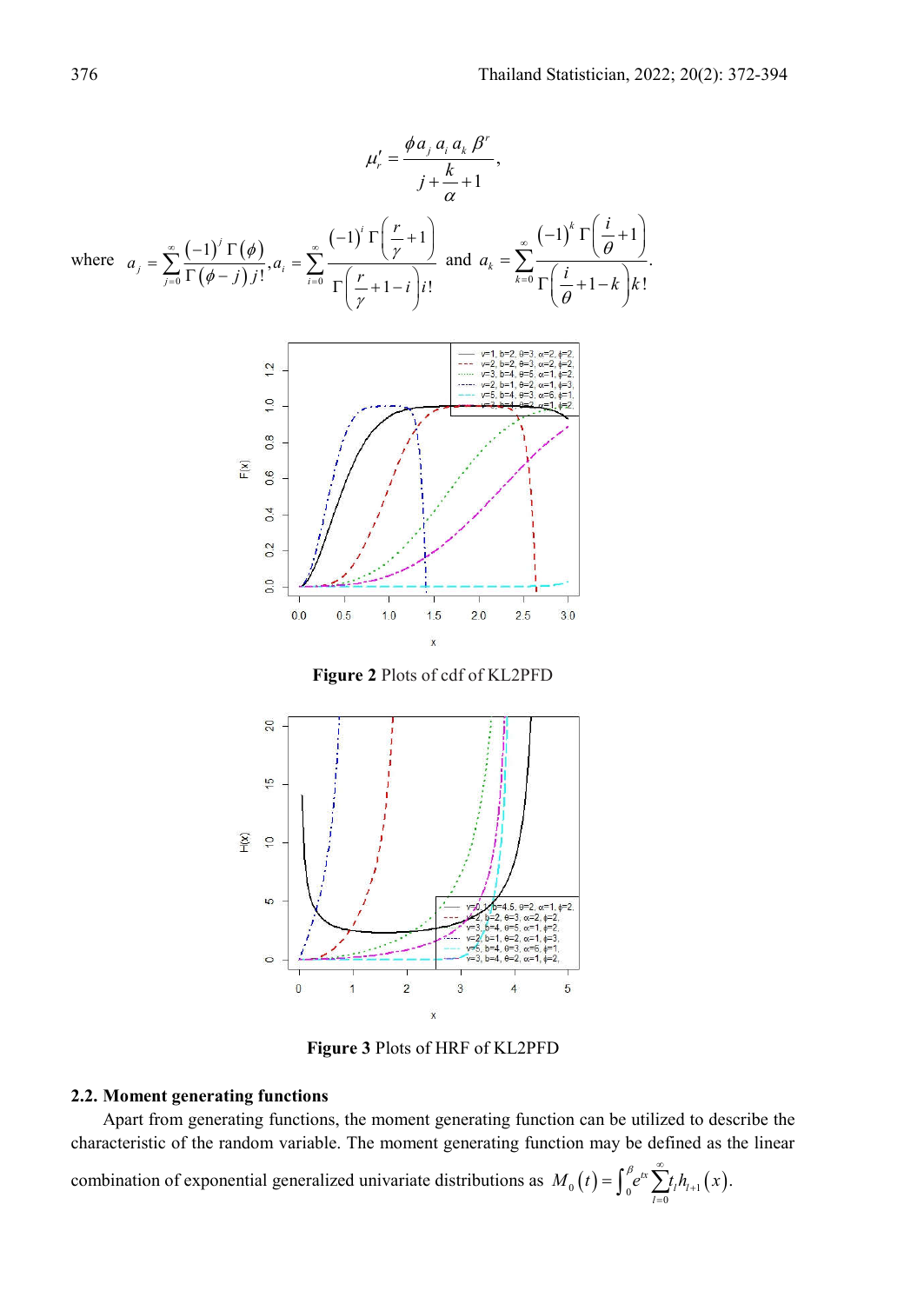If *X* follows KL2PFD, the moment generating function may be derived as

$$
M_0(t) = \sum_{r=0}^{\infty} \frac{t^r}{r!} \frac{\phi a_j a_i a_k \beta^r}{j + \frac{k}{\alpha} + 1},
$$
  
where  $a_j = \sum_{j=0}^{\infty} \frac{(-1)^j \Gamma(\phi)}{\Gamma(\phi - j) j!}$ ,  $a_i = \sum_{i=0}^{\infty} \frac{(-1)^i \Gamma(\frac{r}{\gamma} + 1)}{\Gamma(\frac{r}{\gamma} + 1 - i) j!}$  and  $a_k = \sum_{k=0}^{\infty} \frac{(-1)^k \Gamma(\frac{i}{\theta} + 1)}{\Gamma(\frac{i}{\theta} + 1 - k) k!}$ .

## **2.3. Random number generator**

The random number may be obtained from

$$
R = 1 - \left\{ 1 - \left\{ 1 - \left\{ 1 - \left( \frac{x}{\beta} \right)^{\gamma} \right\}^{\theta} \right\}^{\alpha} \right\}^{\varphi}.
$$

After simplifying, we get

$$
x = \left[1 - \left\{1 - \left(1 - (1 - R)^{1/\phi}\right)^{1/\alpha}\right\}^{\frac{1}{\theta}}\right]^{\frac{1}{\gamma}},
$$

where  $R = F(x)$ .

#### **3. Inverse Moments**

By definition Inverse moments may be obtained as  $\mu'_{-r} = \int_0^r x^{-r} \sum_{l=0}^r t_l h_{l+1}(x) dx$ .  $\mu'_{-r} = \int_{0}^{\beta} x^{-r} \sum_{l} f_l h_{l+1}(x) dx$  $U_{-r} = \int_{0}^{\beta} x^{-r} \sum_{l=0}^{\infty} t_{l} h_{l+1}(x) dx$ . We get inverse moments for KL2PFD as

$$
\mu'_{-r} = \frac{\phi a_j a_i a_k \beta^{-r}}{j + \frac{k}{\alpha} + 1},
$$
  
where  $a_j = \sum_{j=0}^{\infty} \frac{(-1)^j \Gamma(\phi)}{\Gamma(\phi - j) j!}, a_i = \sum_{i=0}^{\infty} \frac{(-1)^i \Gamma(\frac{-r}{\gamma} + 1)}{\Gamma(\frac{-r}{\gamma} + 1 - i) j!}$  and  $a_k = \sum_{k=0}^{\infty} \frac{(-1)^k \Gamma(\frac{i}{\theta} + 1)}{\Gamma(\frac{i}{\theta} + 1 - k) k!}.$ 

# **3.1. Mean residual function**

The mean residual function tells us the time to be expected for survival of an individual provided that one already has reached this time point  $e(x) = \int_x^{\beta} \frac{S(t)}{S(x)} dt$ .  $=\int_{x}^{\beta} \frac{S(t)}{S(x)} dt$ . For Kumaraswamy Lehmann-2 power function distribution (KL2PFD), we get mean residual function as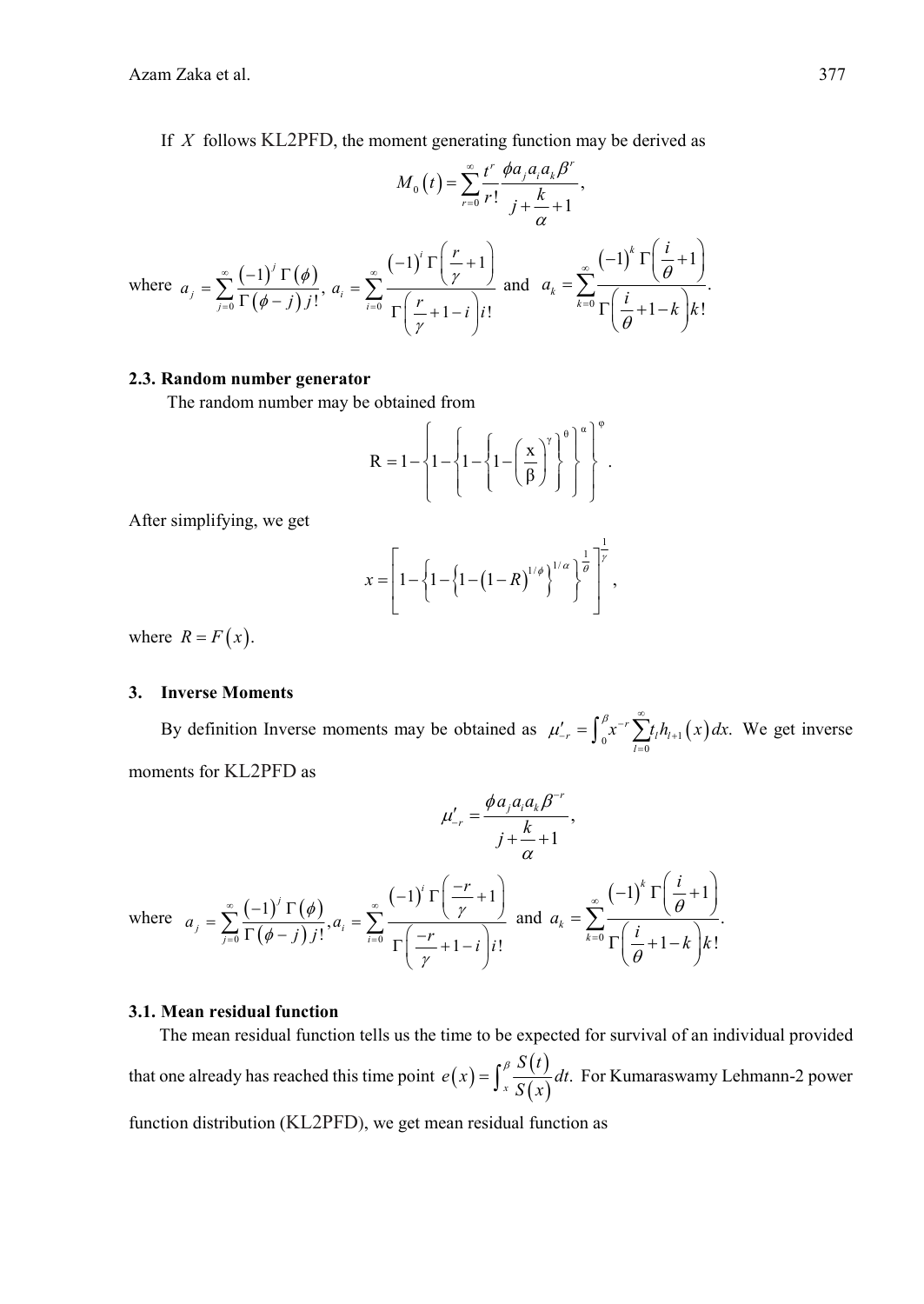$$
e(x) = \frac{\frac{a_j a_i a_k}{\beta^{\gamma k}} \left\{ \frac{\beta^{\gamma k+1} - x^{\gamma k+1}}{\gamma k+1} \right\}}{\sum_{k=0}^{\infty} w_k H_k(x)},
$$
  
where  $a_j = \sum_{j=0}^{\infty} \frac{(-1)^j \Gamma(\phi+1)}{\Gamma(\phi+1-j)j!}, a_i = \sum_{i=0}^{\infty} \frac{(-1)^i \Gamma(\alpha j+1)}{\Gamma(\alpha j+1-i)j!}$  and  $a_k = \sum_{k=0}^{\infty} \frac{(-1)^k \Gamma(\theta i+1)}{\Gamma(\theta i+1-k)k!}.$ 

# **3.2. Vitality function**

The vitality function is obtained for KL2PFD as  $V(x) = \frac{1}{S(x)} \int_{x}^{x} xf(x) d(x)$ . That may be

obtained as

$$
\beta \phi a_j a_i a_k \left[ 1 - \left\{ 1 - \left\{ 1 - \left\{ 1 - \left\{ \frac{x}{\beta} \right\}^{\gamma} \right\}^{\theta} \right\}^{\alpha} \right\}^{\left(\frac{1}{\alpha} + 1\right)} \right]
$$
\n
$$
V(x) = \frac{\left( j + \frac{k}{\alpha} + 1 \right)}{\sum_{k=0}^{\infty} w_k H_k(x)},
$$
\nwhere  $a_j = \sum_{j=0}^{\infty} \frac{(-1)^j \Gamma(\phi)}{\Gamma(\phi - j) j!}, a_i = \sum_{i=0}^{\infty} \frac{(-1)^i \Gamma\left(\frac{1}{\gamma} + 1\right)}{\Gamma\left(\frac{1}{\gamma} + 1 - i\right) i!}$  and  $a_k = \sum_{k=0}^{\infty} \frac{(-1)^k \Gamma\left(\frac{i}{\theta} + 1\right)}{\Gamma\left(\frac{i}{\theta} + 1 - k\right) k!}.$ 

# **3.3. Information function**

The information function is given as  $IF = \int_{0}^{\beta} \{f(x)\}^{s} dx$ . For KL2PFD the information function is given as

$$
IF = \frac{\frac{\alpha^{s-1}\phi^{s}(\theta\gamma)^{s-1}}{\beta^{(s-1)}(r-1)}a_{j}a_{i}a_{k}a_{l}}{\beta^{(s-1)}(r-1)(\frac{s-1}{\alpha})\left(\frac{s-1}{\alpha}\right)(j+1)} + i + 1}
$$
\nwhere  $a_{j} = \sum_{j=0}^{\infty} \frac{(-1)^{j} \Gamma\left(\frac{s-1}{\alpha} - 1\right)}{\Gamma\left(\frac{s-1}{\alpha} + 1 - j\right)}a_{i}a_{i} = \sum_{i=0}^{\infty} \frac{(-1)^{i} \Gamma\left(s(\phi-1) + 1\right)}{\Gamma\left(s(\phi-1) + 1 - i\right)i!},$ \n
$$
a_{k} = \sum_{k=0}^{\infty} \frac{(-1)^{k} \Gamma\left(\frac{s-1}{\gamma} + 1\right)}{\Gamma\left(\frac{s-1}{\gamma} + 1 - k\right)i} \text{ and } a_{i} = \sum_{i=0}^{\infty} \frac{(-1)^{i} \Gamma\left(\frac{k}{\theta} + 1\right)}{\Gamma\left(\frac{k}{\theta} + 1 - i\right)i!}.
$$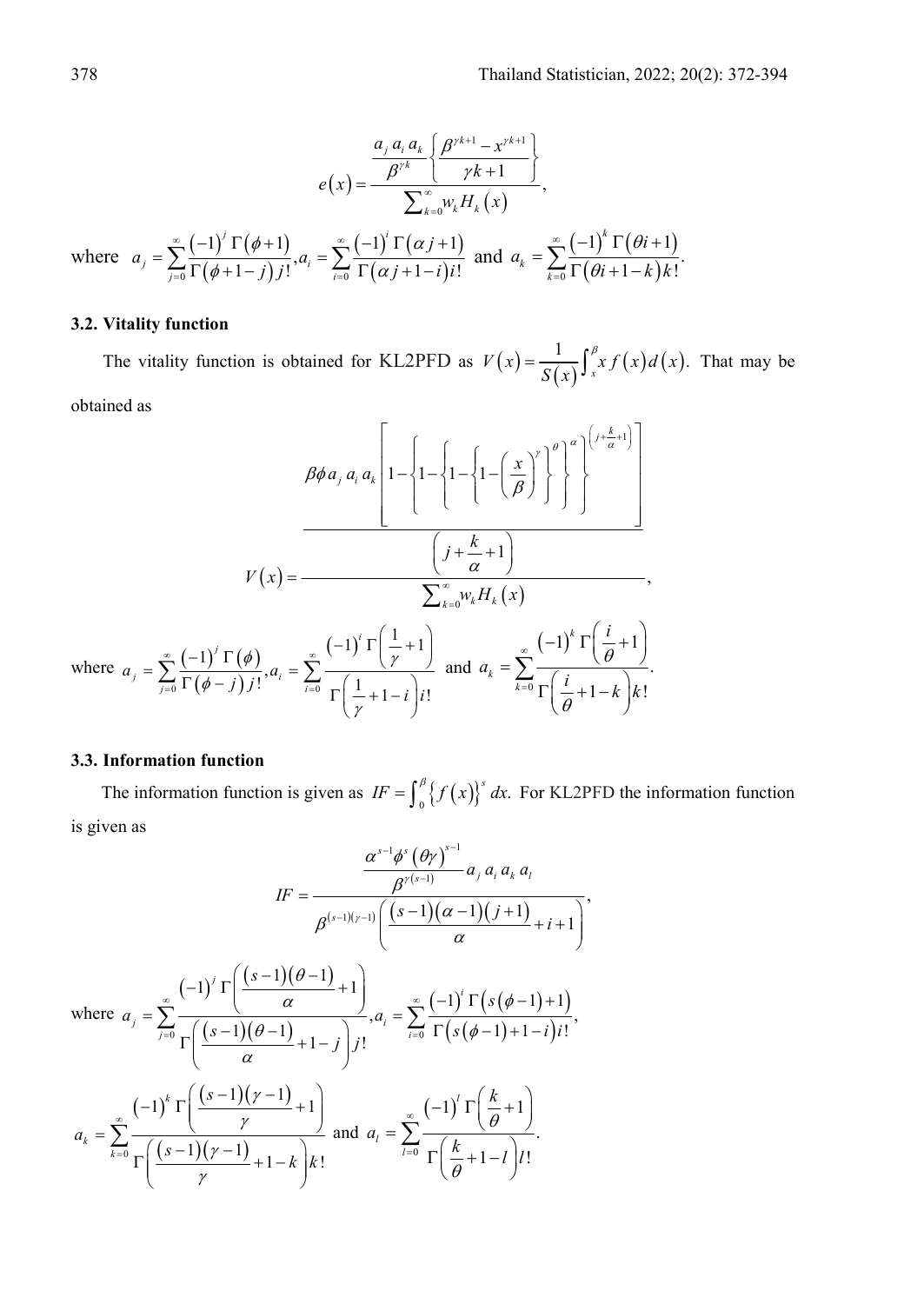# **4. Reverse Hazard Function**

The reverse hazard function may be written as  $r(x) = \frac{f(x)}{F(x)}$  $r(x) = \frac{f(x)}{F(x)}$  that may be simplify for KL2PFD

as 
$$
r(x) = \frac{\sum_{l=0}^{\infty} t_l h_{l+1}(x)}{1 - \sum_{k=0}^{\infty} w_k H_k(x)}
$$
.

# **4.1. Mills ratio**

We may write mills ratio as  $m(x) = \frac{S(x)}{f(x)}$  $(x)$  $(x)$  $\overline{0}$  $0^{l''q+1}$  $\frac{k=0^{k+1}k^{k+1}k^{k}}{k}$  $l = 0$ <sup> $l$ </sup>  $m(x) = \frac{S(x)}{f(x)} = \frac{\sum_{k=0}^{x} w_k H_k(x)}{\sum_{k=0}^{x} t_k h_{k+1}(x)}$  $^{\circ}$  $\frac{1}{\infty}$  $=0$ <sup>'</sup> $l'$ <sup>'</sup> $l$ <sup>+</sup>  $=\frac{S(x)}{S(x)}=\frac{\sum_{ } }$  $\sum$ 

#### **4.2. Order statistics**

The pdf of the order statistic may be written as

$$
f_{i:n}(x) = \frac{n!}{(i-1)!(n-i)!} (F(x))^{i} (1-F(x))^{n-i} f(x).
$$

For KL2PFD, we may write the order statistics as

$$
f_{i:n}(x) = \frac{n!}{(i-1)!(n-i)!} \left( \sum_{k=0}^{\infty} w_k H_k(x) \right)^i \left\{ 1 - \sum_{k=0}^{\infty} w_k H_k(x) \right\}^{n-i} \left( \sum_{l=0}^{\infty} t_l h_{l+1}(x) \right).
$$

#### **4.3. Shanon entropy and Renyi entropy**

The Shanon entropy may be defined as  $H(x) = -E\{\log f(x)\},\$ 

$$
H(x) = -\left[\log\left(\frac{\alpha\phi\theta^{\gamma}}{\beta^{\gamma}}\right) + \left\{\begin{array}{l}\left(\gamma-1\right)\left\{a_{j} a_{i} a_{k} \frac{\beta^{2\gamma}}{\gamma(k+1)}\right\} + \left(\alpha-1\right) \alpha \varphi a_{j} \left\{\frac{-1}{\left(\alpha(j+1)\right)^{2}}\right\} + \left\lfloor \alpha\right\rfloor\\ \left(\theta-1\right) \alpha \varphi a_{j} a_{i} a_{k} \left\{\frac{-1}{\left(\theta(j+k+1)\right)^{2}}\right\} + \frac{\left(1-\phi\right)}{\phi}\end{array}\right\}\right],
$$

and Renyi entropy  $H_r(x) = \frac{1}{1-r} \log \left( \int_0^p (f(x))^r \right) dx$ ,

$$
H_r(x) = \frac{1}{1-r} \left\{ \frac{\frac{\alpha^{r-1} \phi^r (\theta \gamma)^{r-1}}{\beta^{r(r-1)}} a_j a_i a_k a_l}{\beta^{(r-1)(r-1)} \left( \frac{(r-1)(\alpha-1)(j+1)}{\alpha} + i + 1 \right)} \right\},\,
$$

where 
$$
a_j = \sum_{j=0}^{\infty} \frac{(-1)^j \Gamma\left(\frac{(r-1)(\theta-1)}{\alpha} + 1\right)}{\Gamma\left(\frac{(r-1)(\theta-1)}{\alpha} + 1 - j\right)} a_i = \sum_{i=0}^{\infty} \frac{(-1)^i \Gamma\left(r(\phi-1) + 1\right)}{\Gamma\left(r(\phi-1) + 1 - j\right)i!},
$$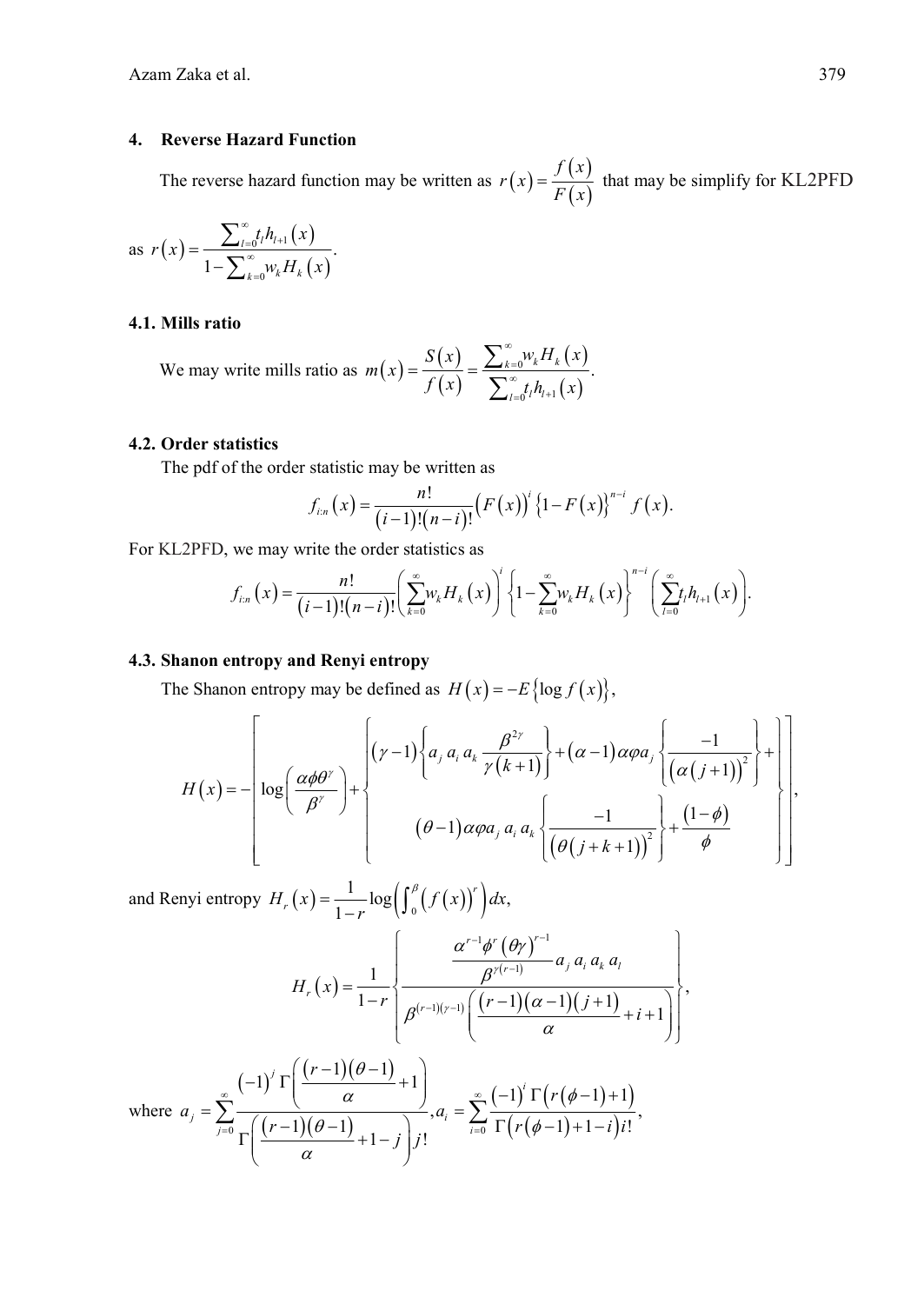$$
a_k = \sum_{k=0}^{\infty} \frac{(-1)^k \Gamma\left(\frac{(r-1)(\gamma-1)}{\gamma} + 1\right)}{\Gamma\left(\frac{(r-1)(\gamma-1)}{\gamma} + 1 - k\right)k!} \text{ and } a_l = \sum_{l=0}^{\infty} \frac{(-1)^l \Gamma\left(\frac{k}{\theta} + 1\right)}{\Gamma\left(\frac{k}{\theta} + 1 - l\right)l!}.
$$

### **5. Incomplete Moments**

The incomplete moments are given as  $\mu_{X|(\alpha,\beta,\gamma,\phi,\theta);r}(p) = \int_0^p x^r f(x) dx$ . By simplifying for KL2PFD, we get

$$
\phi a_j a_i a_k \beta^r \left[ 1 - \left\{ 1 - \left( \frac{p}{\beta} \right)^r \right\}^{\theta} \right]^{a \left( j + \frac{k}{\alpha} + 1 \right)} ,
$$
\n
$$
\mu_{X|(\alpha, \beta, \gamma, \phi, \theta);r} (p) = \frac{j + \frac{k}{\alpha} + 1}{j + \frac{k}{\alpha} + 1},
$$
\nwhere 
$$
a_j = \sum_{j=0}^{\infty} \frac{(-1)^j \Gamma(\phi)}{\Gamma(\phi - j) j!}, a_i = \sum_{i=0}^{\infty} \frac{(-1)^i \Gamma(\frac{r}{\gamma} + 1)}{\Gamma(\frac{r}{\gamma} + 1 - i) j!} \text{ and } a_k = \sum_{k=0}^{\infty} \frac{(-1)^k \Gamma(\frac{i}{\theta} + 1)}{\Gamma(\frac{i}{\theta} + 1 - k) k!}.
$$

#### **5.1. Conditional moments**

The conditional moments may be obtained as  $E[X^r | X > t] = \frac{1}{\overline{F}(t)} \int_t^{\beta} x^r \sum_{l=0}^{\infty} t_j h_{l+1}(x) dx$ .  $E[X^r \mid X > t] = \frac{1}{\overline{F}(t)} \int_t^t x^r \sum_{l=0}^t t_j h_{l+1}(x) dx$  $\beta$  .  $\stackrel{\infty}{\bullet}$  $\left[ X' | X > t \right] = \frac{1}{\overline{F}(t)} \int_{t}^{t} x^{r} \sum_{l=0}^{t} t_{l} h_{l+1}(x) dx$ . The

conditional moments for KL2PFD may be obtained by using above expression as

$$
\phi a_j a_i a_k \beta^r \left[ 1 - \left\{ 1 - \left\{ 1 - \left( \frac{t}{\beta} \right)^r \right\}^{\theta} \right\}^{\alpha \left( j + \frac{k}{\alpha} + 1 \right)} \right]
$$
\n
$$
E\left[ X^r \mid X > t \right] = \frac{1}{\overline{F}(t)} \frac{1}{\overline{F}(t)} \frac{1}{\overline{F}(t)} \frac{1}{\overline{F}(t)} \frac{1}{\overline{F}(t)} \frac{1}{\overline{F}(t)} \frac{1}{\overline{F}(t)} \frac{1}{\overline{F}(t)} \frac{1}{\overline{F}(t)} \frac{1}{\overline{F}(t)} \frac{1}{\overline{F}(t)} \frac{1}{\overline{F}(t)} \frac{1}{\overline{F}(t)} \frac{1}{\overline{F}(t)} \frac{1}{\overline{F}(t)} \frac{1}{\overline{F}(t)} \frac{1}{\overline{F}(t)} \frac{1}{\overline{F}(t)} \frac{1}{\overline{F}(t)} \frac{1}{\overline{F}(t)} \frac{1}{\overline{F}(t)} \frac{1}{\overline{F}(t)} \frac{1}{\overline{F}(t)} \frac{1}{\overline{F}(t)} \frac{1}{\overline{F}(t)} \frac{1}{\overline{F}(t)} \frac{1}{\overline{F}(t)} \frac{1}{\overline{F}(t)} \frac{1}{\overline{F}(t)} \frac{1}{\overline{F}(t)} \frac{1}{\overline{F}(t)} \frac{1}{\overline{F}(t)} \frac{1}{\overline{F}(t)} \frac{1}{\overline{F}(t)} \frac{1}{\overline{F}(t)} \frac{1}{\overline{F}(t)} \frac{1}{\overline{F}(t)} \frac{1}{\overline{F}(t)} \frac{1}{\overline{F}(t)} \frac{1}{\overline{F}(t)} \frac{1}{\overline{F}(t)} \frac{1}{\overline{F}(t)} \frac{1}{\overline{F}(t)} \frac{1}{\overline{F}(t)} \frac{1}{\overline{F}(t)} \frac{1}{\overline{F}(t)} \frac{1}{\overline{F}(t)} \frac{1}{\overline{F}(t)} \frac{1}{\overline{F}(t)} \frac{1}{\overline{F}(t)} \frac
$$

#### **5.2. Lorenz and Bonferroni curve**

The Lorenz and Bonferroni curve may be obtained as

$$
\phi a_j a_i a_k \beta \left[1 - \left\{1 - \left(\frac{q}{\beta}\right)^{r}\right\}^{\theta} \right]^{a\left(j + \frac{k}{\alpha} + 1\right)}.
$$
  

$$
L(p) = \frac{1}{\mu} \int_0^q x \sum_{l=0}^\infty t_l h_{l+1}(x) dx = \frac{1}{\mu} \frac{1}{\left(\frac{q}{\alpha} + \frac{1}{\alpha}\right)^{r+1}} \frac{1}{\theta} + \frac{k}{\alpha} + 1,
$$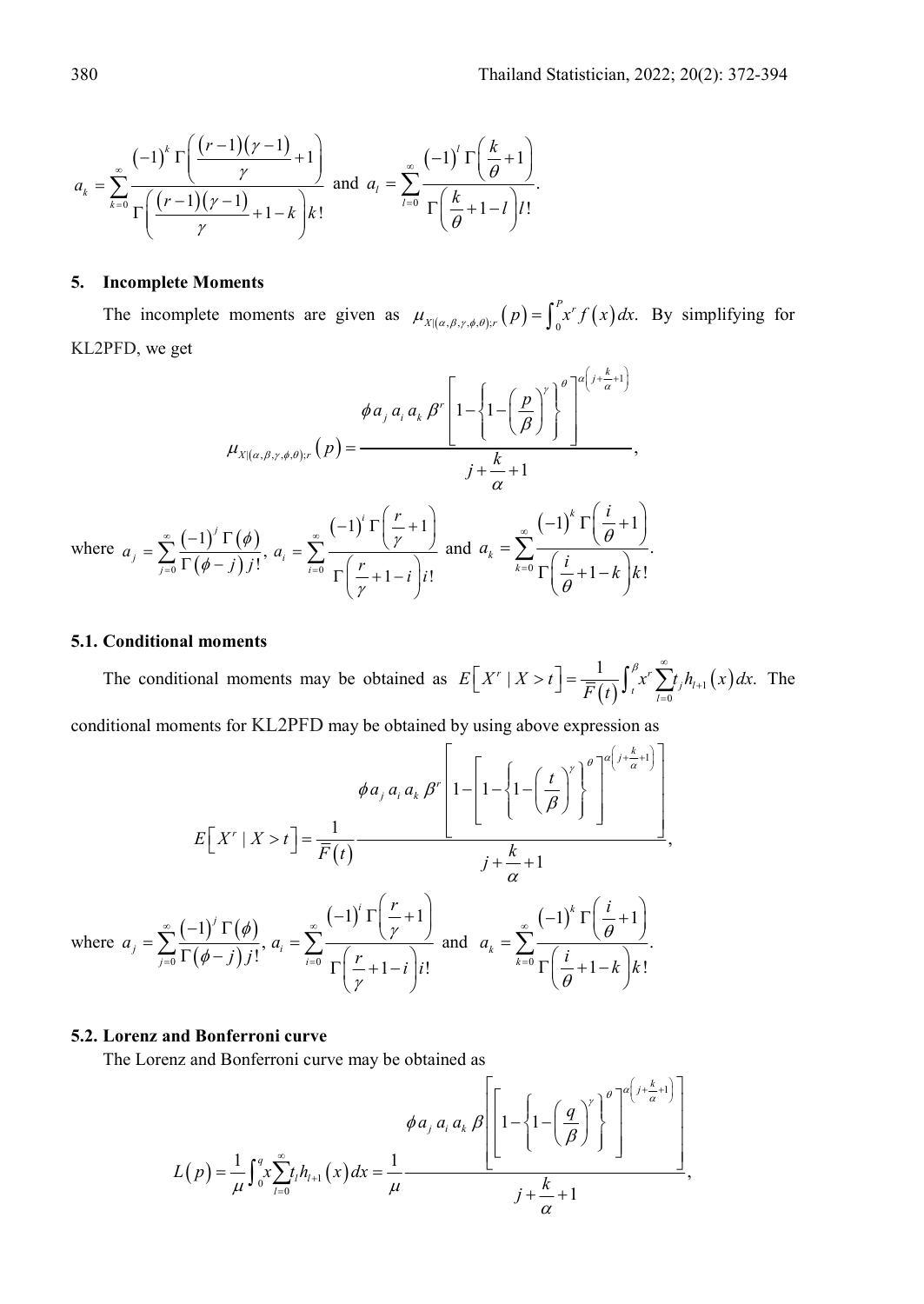$$
\phi a_j a_i a_k \beta \left[ \left[ 1 - \left\{ 1 - \left( \frac{q}{\beta} \right)^{\gamma} \right\}^{\theta} \right]^{a \left( j + \frac{k}{\alpha} + 1 \right)} \right]
$$
\n
$$
B(p) = \frac{1}{p\mu} \frac{1}{\left( j + \frac{k}{\alpha} + 1 \right)}
$$
\nwhere  $a_j = \sum_{j=0}^{\infty} \frac{(-1)^j \Gamma(\phi)}{\Gamma(\phi - j) j!}$ ,  $a_i = \sum_{i=0}^{\infty} \frac{(-1)^i \Gamma(\frac{r}{\gamma} + 1)}{\Gamma(\frac{r}{\gamma} + 1 - i) j!}$  and  $a_k = \sum_{k=0}^{\infty} \frac{(-1)^k \Gamma(\frac{i}{\theta} + 1)}{\Gamma(\frac{i}{\theta} + 1 - k) k!}$ .

#### **6. Characterization of KL2PFD**

Let *X* be KL2PF variable with probability density function

$$
f(x) = \alpha \phi \theta \left\{ 1 - \left\{ 1 - \left( \frac{x}{\beta} \right)^{r} \right\}^{\theta} \right\}^{\alpha-1} \left\{ 1 - \left( \frac{x}{\beta} \right)^{r} \right\}^{\theta-1} \left\{ 1 - \left\{ 1 - \left( \frac{x}{\beta} \right)^{r} \right\}^{\theta} \right\}^{\alpha} \right\}^{\phi-1} \frac{\gamma x^{r-1}}{\beta^{r}}; 0 < x < \beta,
$$

and let  $\overline{F}(x)$  be the survival function respectively. Then, the random variable *X* has KL2PFD if and only if

$$
V(X \mid x \leq t) = \frac{1}{F(t)} \left[ (-1)t^2 \left\{ 1 - \left\{ 1 - \left( \frac{t}{\beta} \right)^r \right\}^{\theta} \right\}^{\alpha} \right]^{\phi} + 2 \frac{a_j a_i a_k}{\beta^{rk}} \left\{ \frac{t^{2+\gamma k}}{2 + \gamma k} \right\} \right]
$$

$$
- \left[ \frac{1}{F(t)} \left[ (-1)t \left\{ 1 - \left\{ 1 - \left( \frac{t}{\beta} \right)^r \right\}^{\theta} \right\}^{\alpha} \right]^{\phi} + \frac{a_j a_i a_k}{\beta^{rk}} \left\{ \frac{t^{1+\gamma k}}{1+\gamma k} \right\} \right]^2,
$$

$$
\int_{0}^{\infty} \left( \frac{1}{\gamma} \right)^r \left[ \left( \frac{t}{\beta} \right)^r \right]^{\gamma} \left\{ \frac{t^{1+\gamma k}}{\beta^{rk}} \right\}^{\alpha} \left[ \frac{t^{1+\gamma k}}{1+\gamma k} \right]^{\gamma} \left\{ \frac{t^{1+\gamma k}}{1+\gamma k} \right\}^{\alpha} \right]^{\gamma}.
$$

where  $V(X | x \le t)$  is conditional variance  $a_j = \sum_{j=0}^{\infty} \frac{(-1)^j \Gamma(\phi + 1)}{\Gamma(\phi + 1 - j) j!}$  $(-1) \Gamma(\alpha j+1)$  $\sum_{i=0}^n \frac{(-1)^i\,\Gamma\big(\phi\!+\!1\big)}{\Gamma\big(\phi\!+\!1\!-\!j\big)j\,!},\, a_i=\sum_{i=0}^\infty \frac{(-1)^i\,\Gamma\big(\alpha\,j\!+\!1\big)}{\Gamma\big(\alpha\,j\!+\!1\!-\!i\big) i\,!},$  $j = \sum_{j=0}^{j} \Gamma(\phi + 1 - j) j!$ <sup>,  $a_i = a_i$ </sup>  $a_i = \sum_{i=1}^{\infty} \frac{(-1)^i \Gamma(\phi + 1)}{\Gamma(\phi + 1)}, a_i = \sum_{i=1}^{\infty} \frac{(-1)^i \Gamma(\alpha)}{\Gamma(\alpha + 1)}$ *j* ) *j* !  $\sum_{i=0}^{i} \Gamma(\alpha j + 1 - i)i$  $\phi$ +1)  $\sum_{r=1}^{\infty}$  (-1)  $\Gamma(\alpha)$  $\phi+1-j$  )  $j!$   $\qquad \qquad i=0$   $\Gamma(\alpha)$  $\infty$  (-1)'  $\Gamma$ ( $\phi$ +1)  $\infty$  $=\sum_{j=0}^\infty\frac{(-1)^j\ \Gamma(\phi\!+\!1)}{\Gamma\big(\phi\!+\!1\!-\!j\big)j!},\, a_i=\sum_{i=0}^\infty\frac{(-1)^i\ \Gamma\big(\alpha\;\!j\!+\!1\!-\!i\big)}{\Gamma\big(\alpha\;\!j\!+\!1\!-\!i\big)}$ 

and 
$$
a_k = \sum_{k=0}^{\infty} \frac{(-1)^k \Gamma(\theta i + 1)}{\Gamma(\theta i + 1 - k)k!}
$$
.

**Proof:** Necessary part:

$$
E(X^r \mid x \le t) = \frac{1}{F(t)} \int_0^t x^r \alpha \phi \theta \left\{ 1 - \left\{ 1 - \left( \frac{x}{\beta} \right)^r \right\}^{\theta} \right\}^{\alpha - 1} \left\{ 1 - \left( \frac{x}{\beta} \right)^r \right\}^{\theta - 1} \left\{ 1 - \left\{ 1 - \left( \frac{x}{\beta} \right)^r \right\}^{\theta} \right\}^{\alpha - 1} \left\{ 1 - \left\{ 1 - \left( \frac{x}{\beta} \right)^r \right\}^{\theta} \right\}^{\alpha - 1} \left\{ 1 - \left\{ 1 - \left( \frac{x}{\beta} \right)^r \right\}^{\theta} \right\}^{\alpha - 1} \left\{ 1 - \left\{ 1 - \left( \frac{x}{\beta} \right)^r \right\}^{\theta} \right\}^{\alpha - 1} \left\{ 1 - \left\{ 1 - \left( \frac{x}{\beta} \right)^r \right\}^{\theta} \right\}^{\alpha - 1} \left\{ 1 - \left\{ 1 - \left( \frac{x}{\beta} \right)^r \right\}^{\theta} \right\}^{\alpha - 1} \left\{ 1 - \left\{ 1 - \left( \frac{x}{\beta} \right)^r \right\}^{\theta} \right\}^{\alpha - 1} \left\{ 1 - \left\{ 1 - \left( \frac{x}{\beta} \right)^r \right\}^{\theta} \right\}^{\alpha - 1} \left\{ 1 - \left\{ 1 - \left( \frac{x}{\beta} \right)^r \right\}^{\theta} \right\}^{\alpha - 1} \left\{ 1 - \left\{ 1 - \left( \frac{x}{\beta} \right)^r \right\}^{\theta} \right\}^{\alpha - 1} \left\{ 1 - \left\{ 1 - \left( \frac{x}{\beta} \right)^r \right\}^{\theta} \left\}^{\alpha - 1} \left\{ 1 - \left\{ 1 - \left( \frac{x}{\beta} \right)^r \right\}^{\theta} \right\}^{\alpha - 1} \left\{ 1 - \left\{ 1 - \left( \frac{x}{\beta} \right)^r \right\}^{\theta} \left\{ 1 - \left\{ 1 - \left( \frac{x}{\beta} \right)^r \right\}^{\theta} \right\}^{\alpha -
$$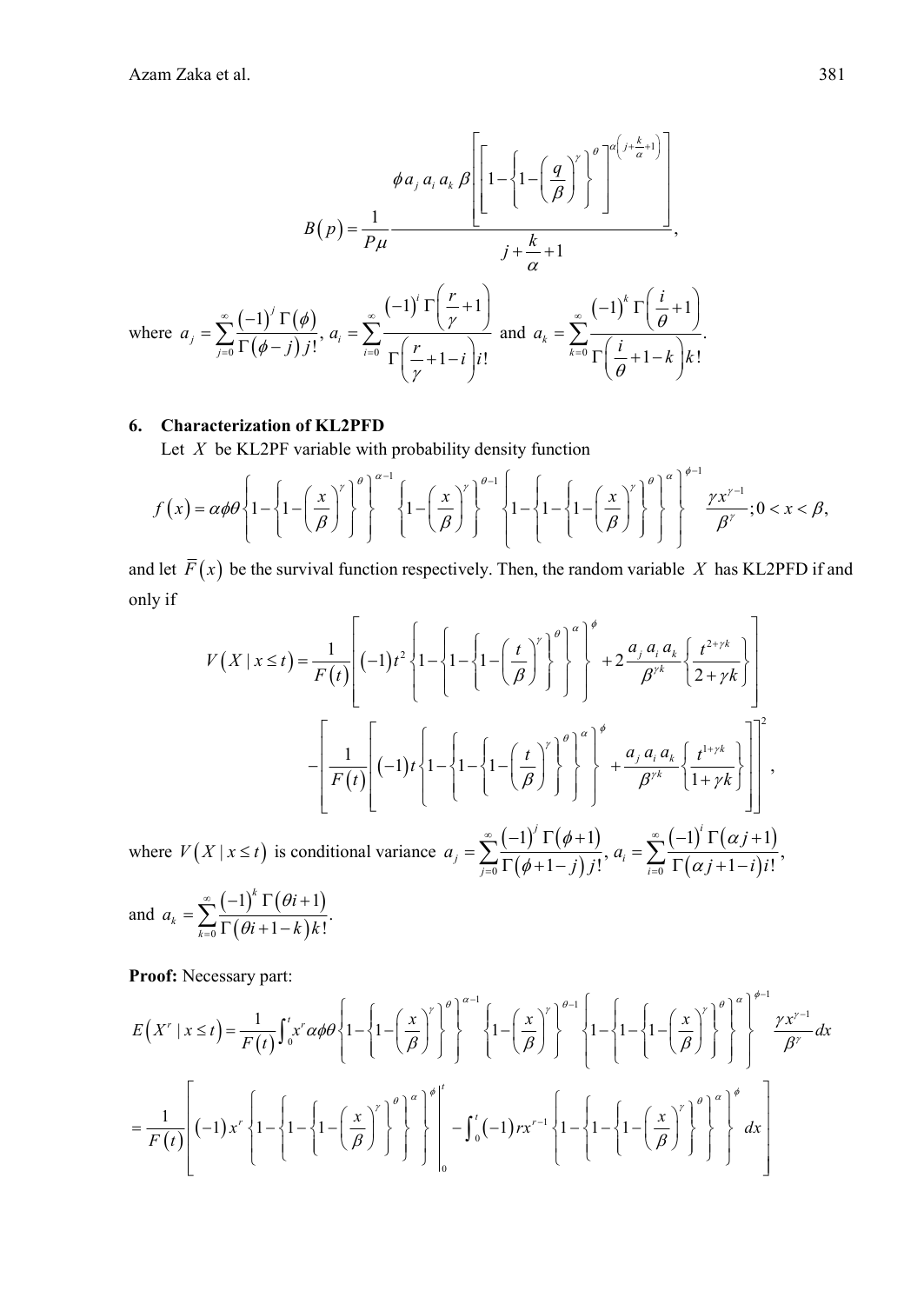$$
=\frac{1}{F(t)}\left[\left(-\right)t^r\left\{1-\left\{1-\left(\frac{t}{\beta}\right)^r\right\}^{\theta}\right\}^{\alpha}\right]^{\phi}+rf_{0}^{t}x^{r-1}\left\{1-\left\{1-\left(\frac{x}{\beta}\right)^r\right\}^{\theta}\right\}^{\alpha}\right]^{\phi}dx\right],
$$

where

$$
\int_0^t x^{r-1} \left\{ 1 - \left\{ 1 - \left( \frac{x}{\beta} \right)^r \right\}^\beta \right\}^\beta \left\}^\alpha dx = \frac{a_j \, a_i \, a_k}{\beta^{\gamma k}} \left\{ \frac{t^{r+\gamma k}}{r+\gamma k} \right\},
$$

and

$$
a_j=\sum_{j=0}^{\infty}\frac{(-1)^j\,\Gamma(\phi+1)}{\Gamma(\phi+1-j)\,j!},\,a_i=\sum_{i=0}^{\infty}\frac{(-1)^i\,\Gamma(\alpha\,j+1)}{\Gamma(\alpha\,j+1-i)\,i!},\,\,\text{and}\,\,a_k=\sum_{k=0}^{\infty}\frac{(-1)^k\,\Gamma(\theta i+1)}{\Gamma(\theta i+1-k)\,k!}.
$$

Therefore,  $E(X^r | x \le t)$  becomes

$$
E(X^r \mid x \leq t) = \frac{1}{F(t)} \left[ (-1)t^r \left\{ 1 - \left\{ 1 - \left\{ 1 - \left( \frac{t}{\beta} \right)^r \right\}^{\theta} \right\}^{\alpha} \right\}^{\phi} + r \frac{a_j a_i a_k}{\beta^{rk}} \left\{ \frac{t^{r + \gamma k}}{r + \gamma k} \right\} \right].
$$

Put  $r = 1$ ,

$$
E(X \mid x \leq t) = \frac{1}{F(t)} \left[ (-1)t \left\{ 1 - \left\{ 1 - \left( \frac{t}{\beta} \right)^{t} \right\}^{\theta} \right\}^{\theta} + \frac{a_j a_i a_k}{\beta^{t}} \left\{ \frac{t^{1 + \gamma k}}{1 + \gamma k} \right\} \right].
$$

Put  $r = 2$ ,

$$
E(X^2 | x \le t) = \frac{1}{F(t)} \left[ (-1)t^2 \left\{ 1 - \left\{ 1 - \left( \frac{t}{\beta} \right)^r \right\}^{\theta} \right\}^{\alpha} \right]^{\phi} + 2 \frac{a_j a_i a_k}{\beta^{rk}} \left\{ \frac{t^{2+\gamma k}}{2 + \gamma k} \right\}
$$

$$
V(X | x \le t) = \frac{1}{F(t)} \left[ (-1)t^2 \left\{ 1 - \left\{ 1 - \left( \frac{t}{\beta} \right)^r \right\}^{\theta} \right\}^{\alpha} \right]^{\phi} + 2 \frac{a_j a_i a_k}{\beta^{rk}} \left\{ \frac{t^{2+\gamma k}}{2 + \gamma k} \right\}
$$

$$
- \left[ \frac{1}{F(t)} \left[ (-1)t \left\{ 1 - \left\{ 1 - \left( \frac{t}{\beta} \right)^r \right\}^{\theta} \right\}^{\alpha} \right]^{\phi} + \frac{a_j a_i a_k}{\beta^{rk}} \left\{ \frac{t^{1+\gamma k}}{2 + \gamma k} \right\} \right]
$$

$$
(10)
$$

Also, sufficient part

$$
V(X \mid x \le t) = \frac{1}{F(t)} \int_0^t x^2 dx - \left\{ \frac{1}{F(t)} \int_0^t x dx \right\}^2 = t^2 - 2 \int_0^t \frac{x F(x)}{F(t)} dx - \left\{ t - \int_0^t \frac{F(x)}{F(t)} dx \right\}^2.
$$
\n(11)

Equate (10) and (11), we get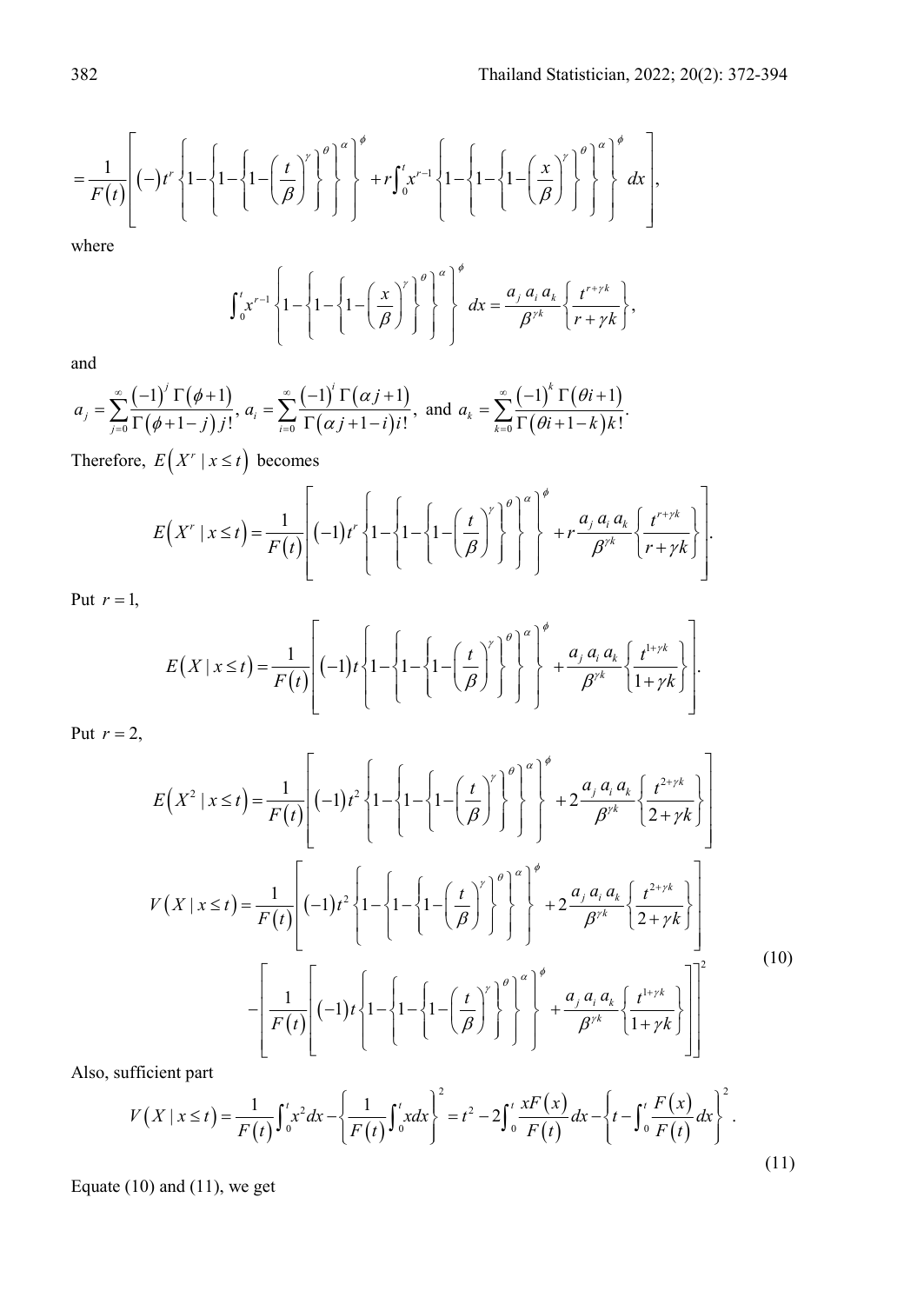$$
t^2 - 2\int_0^t \frac{xF(x)}{F(t)} dx - \left\{ t - \int_0^t \frac{F(x)}{F(t)} dx \right\}^2 = \frac{1}{F(t)} \left[ (-1)t^2 \left\{ 1 - \left\{ 1 - \left( \frac{t}{\beta} \right)^r \right\}^{\theta} \right\}^{\theta} \right] + 2 \frac{a_j a_i a_k}{\beta^{rk}} \left\{ \frac{t^{2+\gamma k}}{2 + \gamma k} \right\} \right]
$$

$$
- \left[ \frac{1}{F(t)} \left[ (-1)t \left\{ 1 - \left\{ 1 - \left( \frac{t}{\beta} \right)^r \right\}^{\theta} \right\}^{\theta} \right] + \frac{a_j a_i a_k}{\beta^{rk}} \left\{ \frac{t^{1+\gamma k}}{1 + \gamma k} \right\} \right]
$$

$$
As \ t - \int_0^t \frac{F(x)}{F(t)} dx = \frac{1}{F(t)} \left[ (-1)t \left\{ 1 - \left\{ 1 - \left( \frac{t}{\beta} \right)^r \right\}^{\theta} \right\}^{\theta} + \frac{a_j a_i a_k}{\beta^{rk}} \left\{ \frac{t^{1+\gamma k}}{1 + \gamma k} \right\} \right].
$$
therefore
$$
t^2 - 2 \int_0^t \frac{xF(x)}{F(t)} dx = \frac{1}{F(t)} \left[ (-1)t^2 \left\{ 1 - \left\{ 1 - \left( \frac{t}{\beta} \right)^r \right\}^{\theta} \right\}^{\theta} + 2 \frac{a_j a_i a_k}{\beta^{rk}} \left\{ \frac{t^{1+\gamma k}}{1 + \gamma k} \right\} \right].
$$

Differentiate w.r.t. "t",

$$
t^{2} f(t) = t^{2} \alpha \phi \theta \left\{ 1 - \left\{ 1 - \left( \frac{t}{\beta} \right)^{r} \right\}^{\theta} \right\}^{\alpha-1} \left\{ 1 - \left( \frac{t}{\beta} \right)^{r} \right\}^{\theta-1} \left\{ 1 - \left\{ 1 - \left( \frac{t}{\beta} \right)^{r} \right\}^{\theta} \right\}^{\theta-1} \right\}^{\beta-1}
$$

$$
-2t \left\{ 1 - \left\{ 1 - \left( \frac{t}{\beta} \right)^{r} \right\}^{\theta} \right\}^{\theta} + 2 \frac{\alpha_{j} \alpha_{i} \alpha_{k}}{\beta^{r^{k}}} t^{r^{k+1}}.
$$
Also,  $\alpha_{j} \alpha_{i} \alpha_{k} \left\{ \frac{t^{r^{k}}}{\beta^{r^{k}}} \right\} = \left\{ 1 - \left\{ 1 - \left( \frac{t}{\beta} \right)^{r} \right\}^{\theta} \right\}^{\theta} \right\}^{\theta},$ 
$$
t^{2} f(t) = t^{2} \alpha \phi \theta \left\{ 1 - \left\{ 1 - \left( \frac{t}{\beta} \right)^{r} \right\}^{\theta} \right\}^{\theta-1} \left\{ 1 - \left( \frac{t}{\beta} \right)^{r} \right\}^{\theta-1} \left\{ 1 - \left( \frac{t}{\beta} \right)^{r} \right\}^{\theta-1} \left\{ 1 - \left( \frac{t}{\beta} \right)^{r} \right\}^{\theta-1} \right\}^{\theta-1}
$$

$$
-2t \left\{ 1 - \left\{ 1 - \left( \frac{t}{\beta} \right)^{r} \right\}^{\theta} \right\}^{\theta-1} + 2t \left\{ 1 - \left( \frac{t}{\beta} \right)^{r} \right\}^{\theta-1} \left\{ 1 - \left( \frac{t}{\beta} \right)^{r} \right\}^{\theta} \right\}^{\theta}
$$

$$
-2t \left\{ 1 - \left\{ 1 - \left( \frac{t}{\beta} \right)^{r} \right\}^{\theta} \right\}^{\theta} + 2t \left\{ 1 - \left\{ 1 - \left( \frac
$$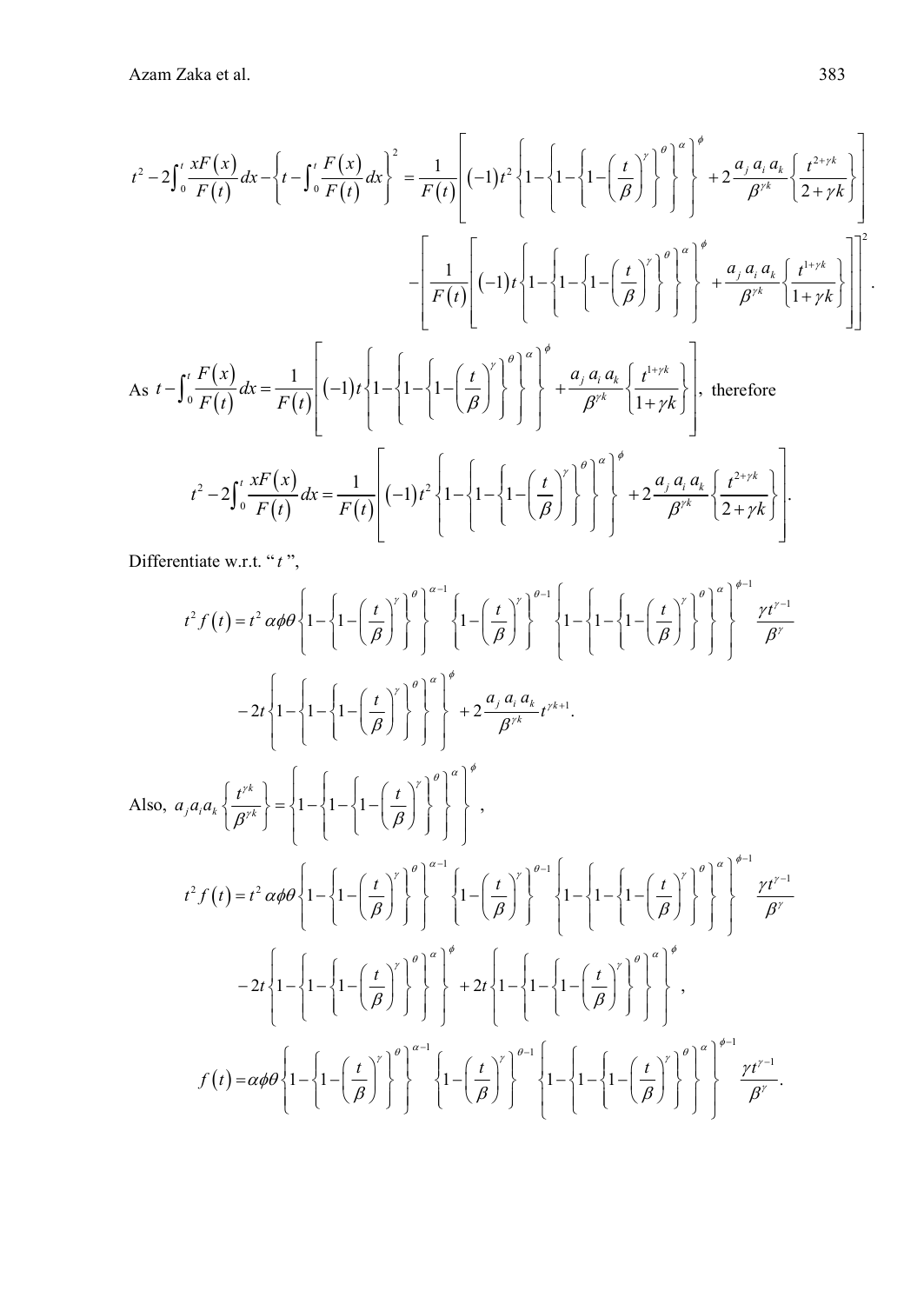# **7. Comparison between Maximum Likelihood and Percentile Estimation Methods of the Parameters of KL2PFD**

#### **7.1. Maximum likelihood method (MLM)**

Let  $x_1, \ldots, x_n$  be a random sample of size *n* from the KL2PFD. The log-likelihood function for the KL2PFD is given by

$$
L(\gamma, \beta, \alpha, \phi, \theta) = n \ln \left( \frac{\alpha \phi \theta \gamma}{\beta^{\gamma}} \right) + (\alpha - 1) \sum_{i=1}^{n} \ln \left\{ 1 - \left( 1 - \left( \frac{x_i}{\beta} \right)^{\gamma} \right)^{\theta} \right\} + (\theta - 1) \ln \left( 1 - \left( \frac{x_i}{\beta} \right)^{\gamma} \right)
$$

$$
+ (\gamma - 1) \ln x_i + (\phi - 1) \ln \left[ 1 - \left\{ 1 - \left( 1 - \left( \frac{x}{\beta} \right)^{\gamma} \right)^{\theta} \right\}^{\alpha} \right].
$$

The score vector are

$$
U_{\beta}(\gamma, \beta, \alpha, \phi, \theta) = \frac{\partial}{\partial \beta} L(\gamma, \beta, \alpha, \phi, \theta), \quad U_{\gamma}(\gamma, \beta, \alpha, \phi, \theta) = \frac{\partial}{\partial \gamma} L(\gamma, \beta, \alpha, \phi, \theta),
$$

$$
U_{\alpha}(\gamma, \beta, \alpha, \phi, \theta) = \frac{\partial}{\partial \alpha} L(\gamma, \beta, \alpha, \phi, \theta), \quad U_{\phi}(\gamma, \beta, \alpha, \phi, \theta) = \frac{\partial}{\partial \phi} L(\gamma, \beta, \alpha, \phi, \theta),
$$

$$
U_{\theta}(\gamma, \beta, \alpha, \phi, \theta) = \frac{\partial}{\partial \theta} L(\gamma, \beta, \alpha, \phi, \theta).
$$

The parameters of KL2PFD can be obtained by solving the above equations resulting from setting the five partial derivatives of  $L(\gamma, \beta, \alpha, \phi, \theta)$  equals to zero.

#### **7.2. Estimation of KL2PFD parameters from common percentiles**

Dubey (1967) proposed a percentile estimator of the shape parameter, based on any two sample percentiles. After Marks (2005) also discussed it, in which he estimated the parameters of Weibull distribution using percentiles. Marks (2005) called it common percentile method.

Let  $x_1, \ldots, x_n$  be a random sample of size *n* drawn from the probability density function of KL2PFD. The cumulative distribution function of a KL2PFD with shape and scale parameters  $\gamma$  and  $\beta$ , respectively is

$$
F(x) = 1 - \left[1 - \left\{1 - \left(1 - \left(\frac{x}{\beta}\right)^{r}\right)^{\theta}\right\}^{r}\right]^{\phi}.
$$

By solving, we get

$$
x = \left[1 - \left\{1 - \left(1 - \left(R\right)^{1/\phi}\right)^{1/\alpha}\right\}^{1/\theta}\right]^{1/\gamma},\tag{12}
$$

where  $R = F(x)$ . Let  $P_{75}$  and  $P_{25}$  are the 75<sup>th</sup> and 25<sup>th</sup> percentiles, therefore (12) becomes

$$
P_{75} = \beta \left[ 1 - \left\{ 1 - \left( 1 - \left( 0.75 \right)^{1/\phi} \right)^{1/\alpha} \right\}^{1/\theta} \right]^{1/\gamma}, \tag{13}
$$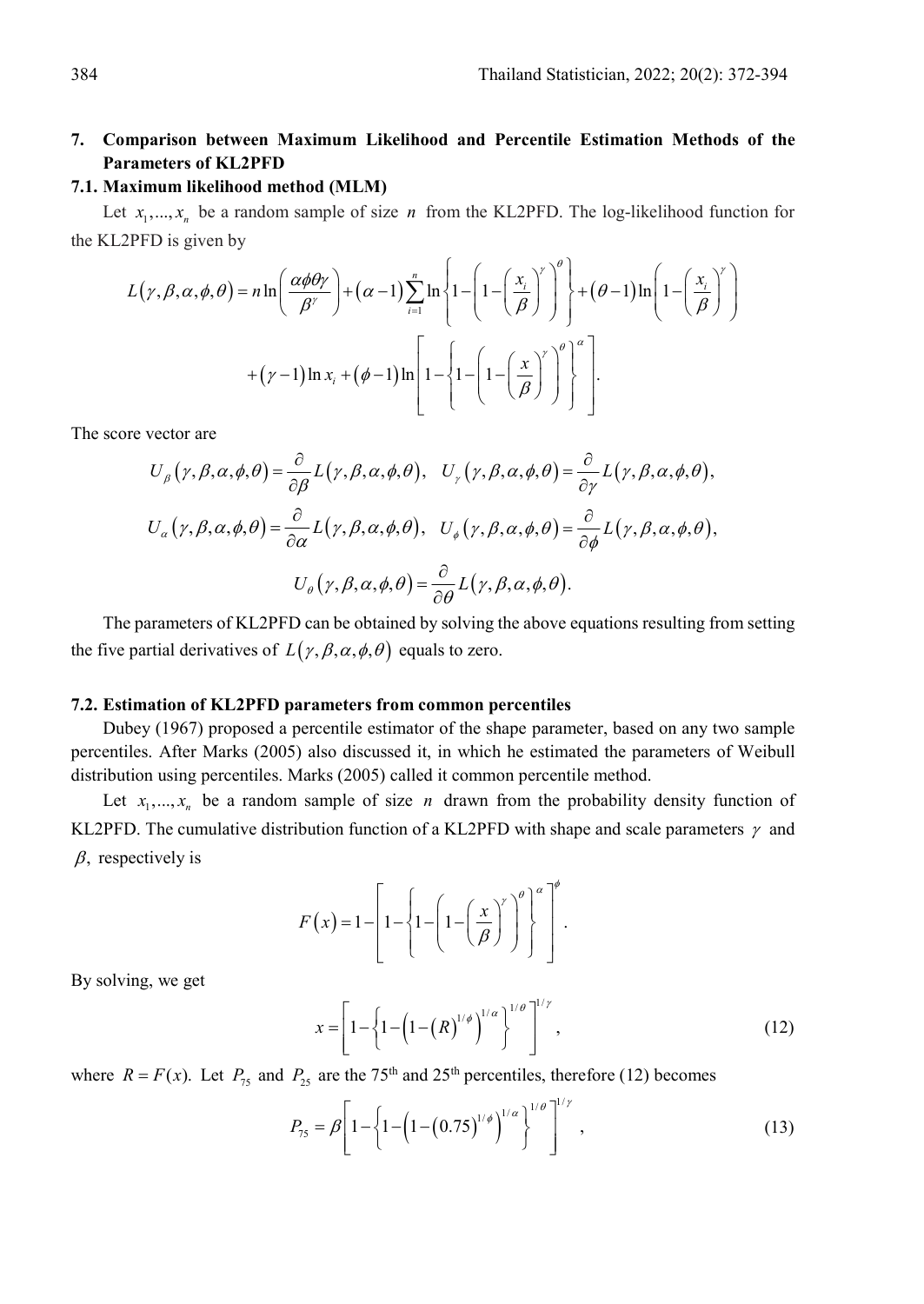Azam Zaka et al. 385

$$
P_{25} = \beta \left[ 1 - \left\{ 1 - \left( 1 - \left( 0.25 \right)^{1/\phi} \right)^{1/\alpha} \right\}^{1/\rho} \right]^{1/\gamma} . \tag{14}
$$

Solving the above equations, we get

$$
\left(\frac{P_{75}}{P_{25}}\right)^{\gamma} = \left\{\frac{\left[1-\left(1-\left(1-\left(0.75\right)^{1/\phi}\right)^{1/\alpha}\right]^{1/\theta}}{\left[1-\left\{1-\left(1-\left(0.25\right)^{1/\phi}\right)^{1/\alpha}\right\}^{1/\theta}}\right]\right\}, \quad \gamma \ln\left(\frac{P_{75}}{P_{25}}\right) = \ln\left\{\frac{\left[1-\left\{1-\left(1-\left(0.75\right)^{1/\phi}\right)^{1/\alpha}\right\}^{1/\theta}}{\left[1-\left\{1-\left(1-\left(0.25\right)^{1/\phi}\right)^{1/\alpha}\right\}^{1/\theta}}\right]\right\},\right\}
$$
\n
$$
\hat{\gamma} = \frac{\left[\frac{\left[1-\left\{1-\left(1-\left(0.75\right)^{1/\phi}\right)^{1/\alpha}\right\}^{1/\theta}}{\left[1-\left\{1-\left(1-\left(0.25\right)^{1/\phi}\right)^{1/\alpha}\right\}^{1/\theta}}\right]\right]}{\ln\left(\frac{P_{75}}{P_{25}}\right)}\right], \text{ and } \hat{\beta} = \frac{\left(P_{75}\right)}{\left[1-\left\{1-\left(1-\left(0.75\right)^{1/\phi}\right)^{1/\alpha}\right\}^{1/\theta}}\right\}^{1/\theta}}\right\}^{\gamma}
$$

generally

$$
\hat{\gamma} = \frac{\left[1 - \left\{1 - \left(1 - \left(H\right)^{1/\phi}\right)^{1/\alpha}\right\}^{1/\theta}\right]}{\left[1 - \left\{1 - \left(1 - \left(L\right)^{1/\phi}\right)^{1/\alpha}\right\}^{1/\theta}\right]}
$$
\n
$$
\hat{\gamma} = \frac{P_H}{\left[1 - \left\{1 - \left(1 - \left(H\right)^{1/\phi}\right)^{1/\alpha}\right\}^{1/\theta}\right]^{\frac{1}{\gamma}}}
$$
\nand\n
$$
\hat{\beta} = \frac{P_H}{\left[1 - \left\{1 - \left(1 - \left(H\right)^{1/\phi}\right)^{1/\alpha}\right\}^{1/\theta}\right]^{\frac{1}{\gamma}}}
$$

where  $H$  is the maximum percentage,  $L$  is the minimum percentage and  $P$  is the percentile.

A simulation study is used in order to compare the performance of the proposed estimation methods. We carry out this comparison taking the samples of sizes as  $n = 40$  and 150 with pairs of  $(\beta, \gamma) = \{(1, 2), (2, 1) \text{ and } (1.5, 1.5)\}.$  We generated random samples of different sizes by observing that if *R<sub>i</sub>* is random number taking (0,1), then  $x_i = \left[1 - \left(1 - \left(R\right)^{1/\phi}\right)^{1/\alpha}\right]^{1/\theta}$ is the random number generation from KL2PFD with  $(\gamma, \beta, \theta, \alpha \text{ and } \phi)$  parameters. All results are based

on 5,000 replications.

Such generated data have been used to obtain estimates of the unknown parameters. The results obtained from parameters estimation of KL2PFD using different sample sizes and different values of parameters with mean square error MSE.

$$
MSE\left(\hat{\beta}\right) = E\left[\left(\hat{\beta} - \beta\right)^2\right] \text{ and } MSE\left(\hat{\gamma}\right) = E\left[\left(\hat{\gamma} - \gamma\right)^2\right].
$$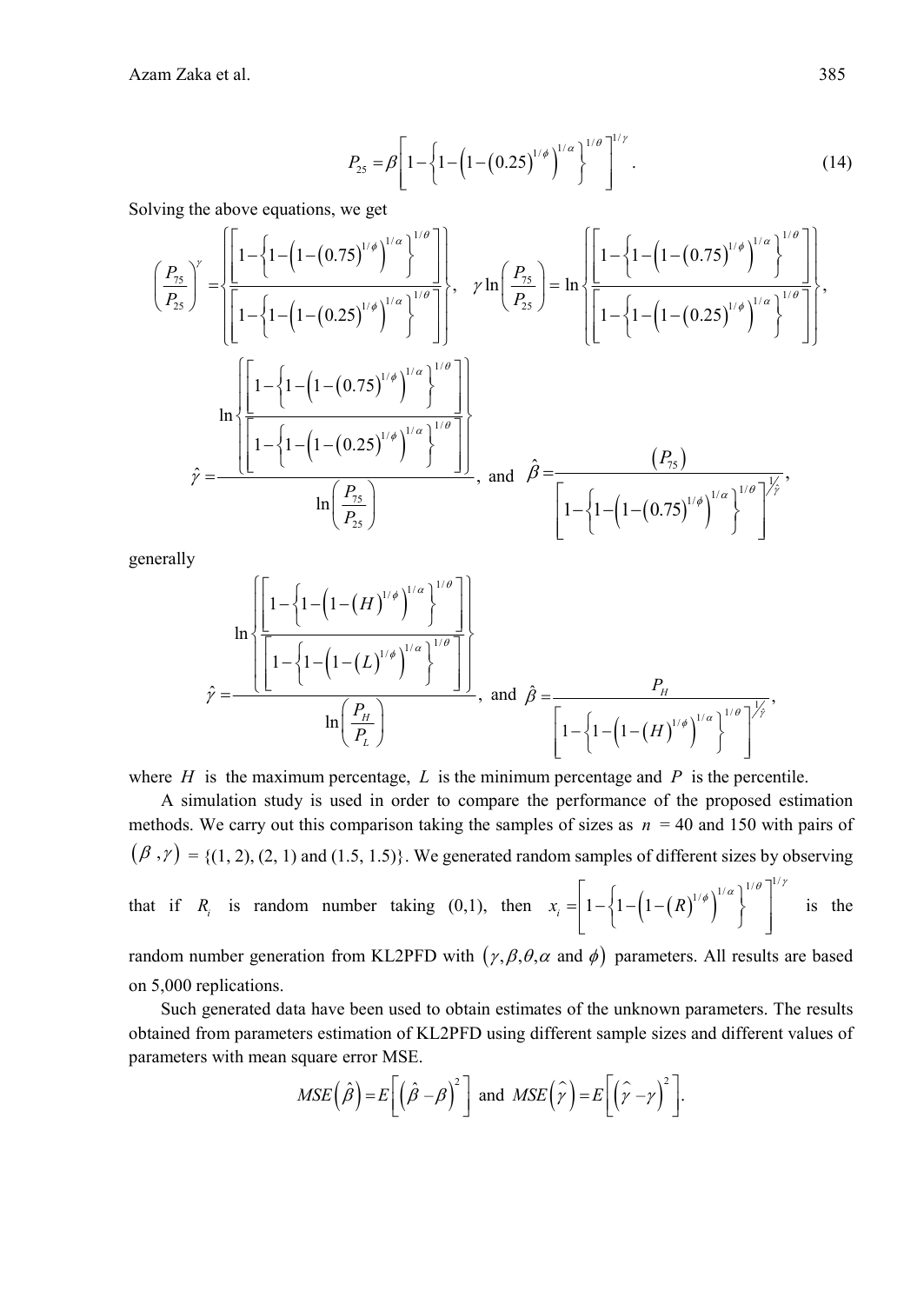|           |     | <b>True Values</b> |           | <b>Estimated Values</b> |           | <b>MSE</b> |
|-----------|-----|--------------------|-----------|-------------------------|-----------|------------|
| Methods   | β   | ν                  |           | $\hat{\nu}$             |           | $\gamma$   |
| MLM       |     | 2                  | 0.9392683 | 2.6823127               | 0.0228598 | 0.3413591  |
|           | 2   |                    | 2.0233855 | 0.9402877               | 0.1368475 | 0.1182024  |
|           | 1.5 | 1.5                | 1.5500040 | 1.2956750               | 0.0796184 | 0.1662227  |
| <b>PE</b> |     | $\mathcal{D}$      | 0.9876744 | 2.1523000               | 0.0046620 | 0.2404506  |
|           | 2   |                    | 1.9638820 | 1.0783290               | 0.0723532 | 0.0594456  |
|           | 1.5 | 15                 | 1.4803110 | 1.6134530               | 0.0185282 | 0.1367111  |

**Table 1** Estimates for the parameters of Kw-Leh2 power function distribution with different estimation methods under the sample size 40 when  $\theta = 1$ ,  $\alpha = 2$  and  $\varphi = 3$ 

**Table 2** Estimates for the parameters of Kw-Leh2 power function distribution with different estimation methods under the sample size 150 when  $\theta = 1$ ,  $\alpha = 2$  and  $\varphi = 3$ 

|         |                | True Values    |                           | <b>Estimated Values</b> |           | <b>MSE</b> |  |
|---------|----------------|----------------|---------------------------|-------------------------|-----------|------------|--|
| Methods | B              | $\gamma$       | $\ddot{\phantom{0}}$<br>β | $\lambda$<br>ν          |           | $\sim$     |  |
| MLM     |                | $\overline{2}$ | 1.0000880                 | 2.0857430               | 0.0148897 | 0.13281223 |  |
|         | $\overline{2}$ |                | 2.0655667                 | 0.9422703               | 0.0703308 | 0.06061753 |  |
|         | 1.5            | 1.5            | 1.4887550                 | 1.5887790               | 0.0309661 | 0.10352545 |  |
| PE      |                | $\overline{2}$ | 0.9968213                 | 2.0430360               | 0.0013130 | 0.05096839 |  |
|         | 2              |                | 1.9924040                 | 1.0188100               | 0.0211052 | 0.01256001 |  |
|         | 1.5            | 1.5            | 1.4933580                 | 1.5292180               | 0.0052700 | 0.02862667 |  |

**Table 3** Estimates for the parameters of Kw-Leh2 power function distribution with different estimation methods under the sample size 40 when and  $\theta = 3$ ,  $\alpha = 2$  and  $\varphi = 1$ 

|                |                | True Values    |           | <b>Estimated Values</b> |           | <b>MSE</b> |  |
|----------------|----------------|----------------|-----------|-------------------------|-----------|------------|--|
| <b>Methods</b> | β              | $\mathcal V$   |           | $\sim$                  |           | $\sim$     |  |
| MLM            |                | $\mathfrak{D}$ | 0.9753603 | 2.4580265               | 0.0327993 | 0.2748554  |  |
|                | $\overline{2}$ |                | 2.1779746 | 0.9633238               | 0.2371783 | 0.1196290  |  |
|                | 1.5            | 1.5            | 1.5324380 | 1.4151410               | 0.0991182 | 0.1647704  |  |
| <b>PE</b>      |                | $\overline{2}$ | 0.9834422 | 2.162290                | 0.0090098 | 0.2321259  |  |
|                | $\overline{2}$ |                | 1.9624570 | 1.0742530               | 0.1437567 | 0.0547915  |  |
|                | 1.5            | 15             | 1.4698180 | 1.6188390               | 0.0361879 | 0.1287172  |  |

**Table 4** Estimates for the parameters of Kw-Leh2 power function distribution with different estimation methods under the sample size 150 when  $\theta = 3$ ,  $\alpha = 2$  and  $\varphi = 1$ 

|                |                | <b>True Values</b> |           | <b>Estimated Values</b> |           | <b>MSE</b>  |  |
|----------------|----------------|--------------------|-----------|-------------------------|-----------|-------------|--|
| <b>Methods</b> | β              | $\mathcal V$       |           | $\hat{\nu}$             | β         | $\hat{\nu}$ |  |
| MLM            |                | 2                  | 1.0402820 | 1.9212690               | 0.0272471 | 0.1188129   |  |
|                | $\overline{2}$ |                    | 1.9357860 | 1.1052690               | 0.0910156 | 0.0696257   |  |
|                | 1.5            | 1.5                | 1.5384420 | 1.4183290               | 0.0524595 | 0.0863524   |  |
| <b>PE</b>      |                | $\mathcal{D}$      | 0.9972467 | 2.0340660               | 0.0025526 | 0.0466708   |  |
|                | $\overline{2}$ |                    | 1.9902580 | 1.0195430               | 0.0402431 | 0.0117741   |  |
|                | 1.5            | 15                 | 1.4935130 | 1.5276010               | 0.0103143 | 0.0258056   |  |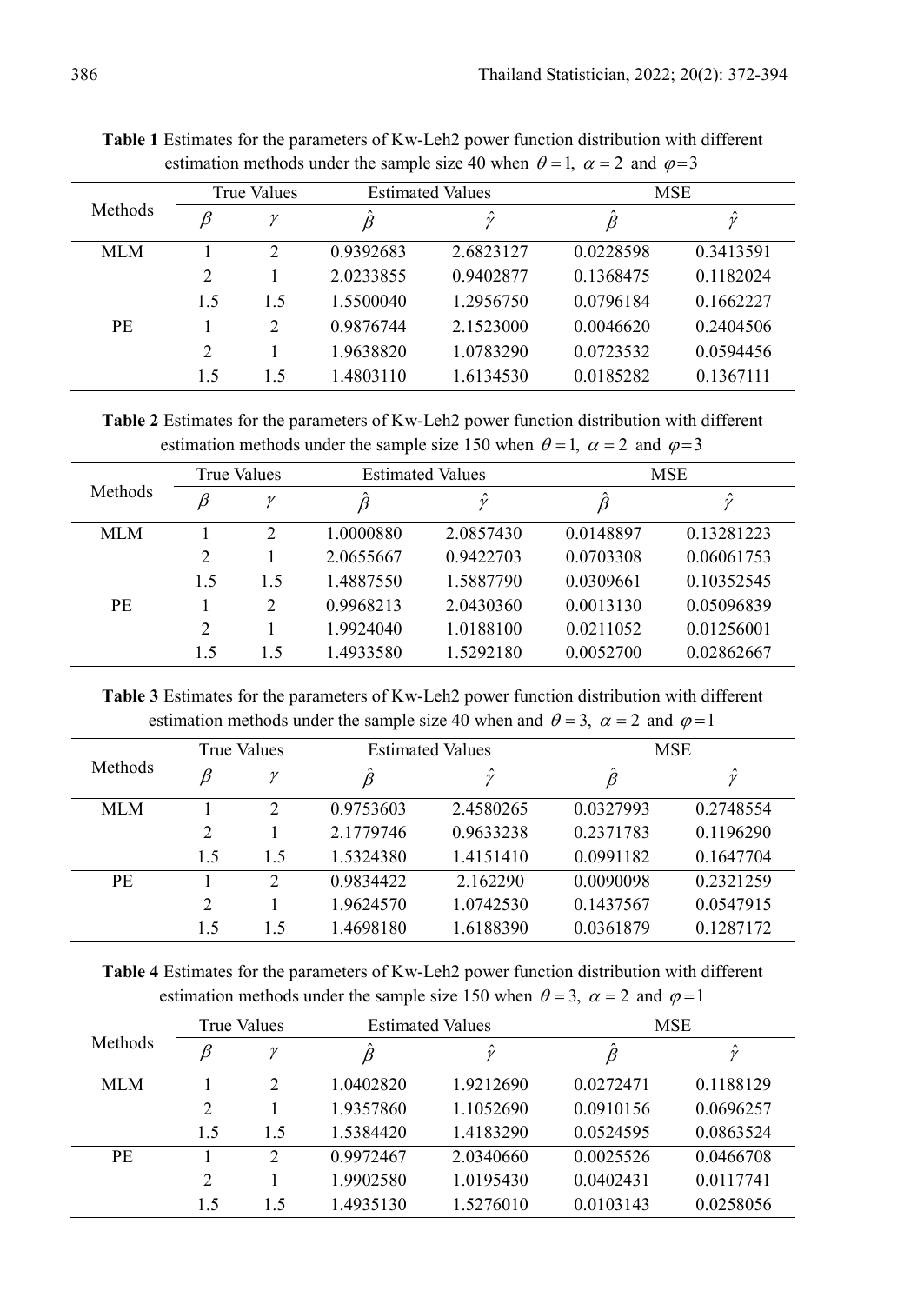#### **8. Applications**

In this section, we have analyzed four real life data sets to demonstrate the performance of KL2PFD. The comparison of the probability distributions has been made in all the data sets on the basis of Akaike information criterion (AIC), the correct Akaike information criterion (CAIC), Bayesian information criterion (BIC) and Hannan-Quinn information criterion (HQIC). Finally, using the above mentioned criteria's, our proposed KL2PFD is better than the different competitor models for the same data sets.

#### **Data Set 1**

We have adopted the data set given by Bader and Priest (1982) to demonstrate the performance of our proposed model. The data shows the measure of strength measured for single carbon fibers and soak at gauge lengths of 1.0, 10.0, 20.0 and 50.0 millimeter. The soaked tows of 100 fibers were tested at gauge lengths (in mm) of 20.0, 50.0, 150.0 and 300.0 mm. Here, we consider that the data set of single fibers of 20 mm in gauge with a sample of size 63. The data are: 1.901, 2.132, 2.203, 2.228, 2.257, 2.350, 2.361, 2.396, 2.397, 2.445, 2.454, 2.474, 2.518, 2.522, 2.525, 2.532, 2.575, 2.614, 2.616, 2.618, 2.624, 2.659, 2.675, 2.738, 2.740, 2.856, 2.917, 2.928, 2.937, 2.937, 2.977, 2.996, 3.030, 3.125, 3.139, 3.145, 3.220, 3.223, 3.235, 3.243, 3.264, 3.272, 3.294, 3.332, 3.346, 3.377, 3.408, 3.435, 3.493, 3.501, 3.537, 3.554, 3.562, 3.628, 3.852, 3.871, 3.886, 3.971, 4.024, 4.027, 4.225, 4.395, 5.020.



**Figure 4** TTT plot for carbon fibers data

The TTT plot is displayed in Figure 4, which indicates that the HRF associated with the data set has an increasing shape, since the plot shows a first concave curvature. So, we can easily fit KL2PFD on the carbon fibers data. We have compared KL2PFD with the Kumarswamy Marshall-Olkin family of distribution (Kw-MO) (see Morad et al. (2015)) and other comparative models: the Beta-Frechet (BFr) (Barreto et al. 2011), the exponentiated Fréchet (EFr) (Nadarajah and Kotz 2003), the Marshall-Olkin extended Fréchet (MO-Fr) (Krishna and Ristic 2013). The proposed model KL2PFD is showing better results as compare to the other competitive models by providing smallest AIC, BIC, CAIC and HQIC for the given data.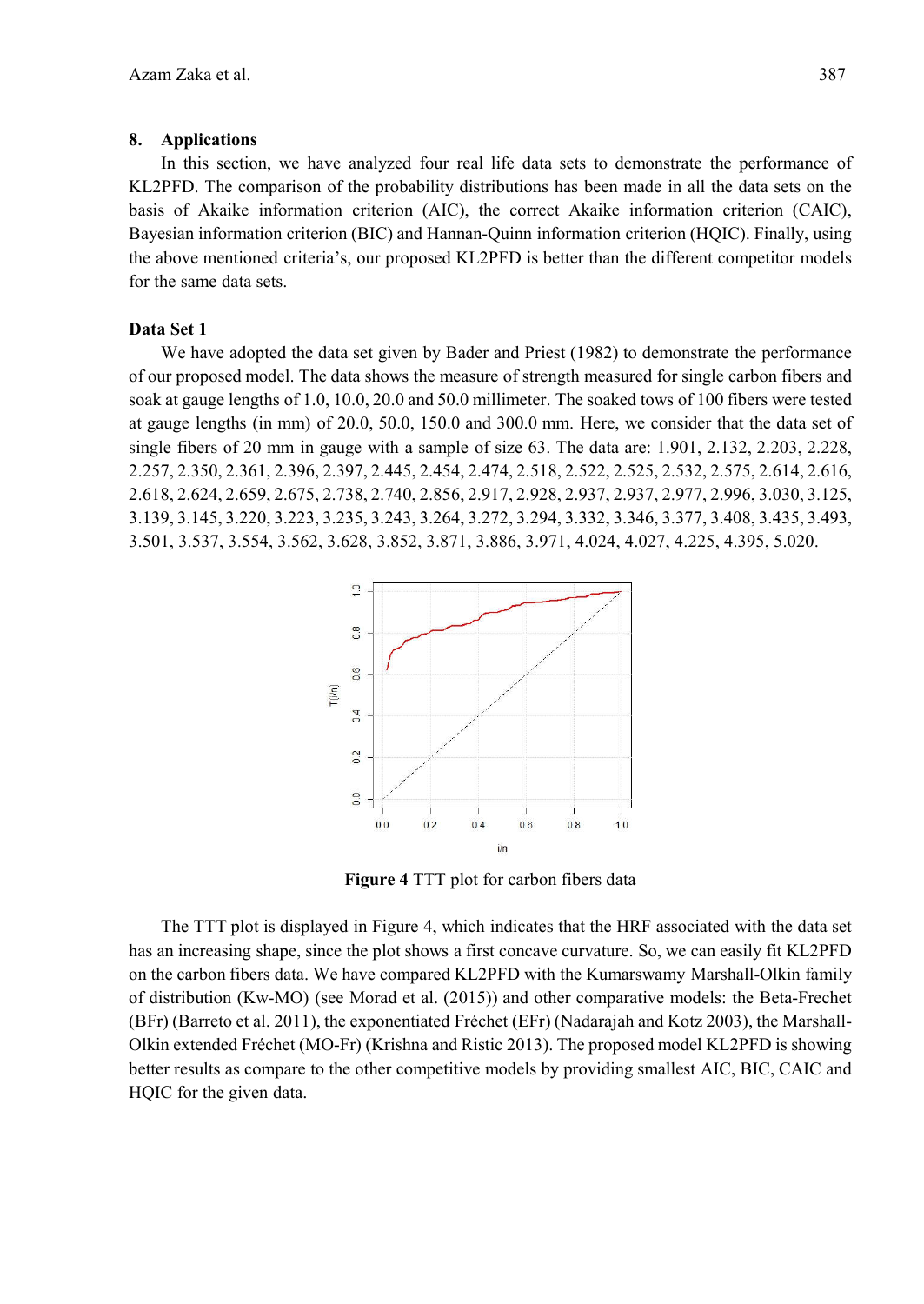|            | Table o blaustics of carbon flocis data |          |             |          |  |  |  |
|------------|-----------------------------------------|----------|-------------|----------|--|--|--|
| Models     | AIC.                                    | BIC      | <b>CAIC</b> | HOIC     |  |  |  |
| KL2PFD     | 110.8663                                | 117.2477 | 111.2801    | 113.3718 |  |  |  |
| $KwMO$ -Fr | 121.867                                 | 132.583  | 122.920     | 126.082  |  |  |  |
| <b>BFr</b> | 120.594                                 | 129.166  | 121 283     | 123.965  |  |  |  |
| EFr.       | 118.700                                 | 125.130  | 119.107     | 121.229  |  |  |  |
| $MO$ -Fr   | 119.746                                 | 126.175  | 120.153     | 122.275  |  |  |  |
| Fr         | 121.804                                 | 126.091  | 122.004     | 123.490  |  |  |  |

**Table 5** Statistics of carbon fibers data

From Table 5, it is clear that the KL2PFD provides better fit for the above data set as it provides minimum AIC, BIC, CAIC and HQIC.



**Figure 5** Estimated density plot for carbon fibers data

#### **Data Set 2**

We have adopted the data set consisting the remission time of 128 bladder cancer patients to demonstrate the performance of our proposed KL2PFD. These data were also studied by Tahir et al. (2014), Lemonte (2014), Zea et al. (2012), Lee and Wang (2003) and Lemonte and Cordeiro (2013). The remission times in month are given below: 0.08, 0.20, 0.40, 0.50, 0.51, 0.81, 0.90, 1.05, 1.19, 1.26, 1.35, 1.40, 1.46, 1.76, 2.02, 2.02, 2.07, 2.09, 2.23, 2.26, 2.46, 2.54, 2.62, 2.64, 2.69, 2.69, 2.75, 2.83, 2.87, 3.02, 3.25, 3.31, 3.36, 3.36, 3.48, 3.52, 3.57, 3.64, 3.70, 3.82, 3.88, 4.18, 4.23, 4.26, 4.33, 4.34, 4.40, 4.50, 4.51, 4.87, 4.98, 5.06, 5.09, 5.17, 5.32, 5.32, 5.34, 5.41, 5.41, 5.49, 5.62, 5.71, 5.85, 6.25, 6.54, 6.76, 6.93, 6.94, 6.97, 7.09, 7.26, 7.28, 7.32, 7.39, 7.59, 7.62, 7.63, 7.66, 7.87, 7.93, 8.26, 8.37, 8.53, 8.65, 8.66, 9.02, 9.22, 9.47, 9.74, 10.06, 10.34, 10.66, 10.75, 11.25, 11.64, 11.79, 11.98, 12.02, 12.03, 12.07, 12.63, 13.11, 13.29, 13.80, 14.24, 14.76, 14.77, 14.83, 15.96, 16.62, 17.12, 17.14, 17.36, 18.10, 19.13, 20.28, 21.73, 22.69, 23.63, 25.74, 25.82, 26.31, 32.15, 34.26, 36.66, 43.01, 46.12, 79.05.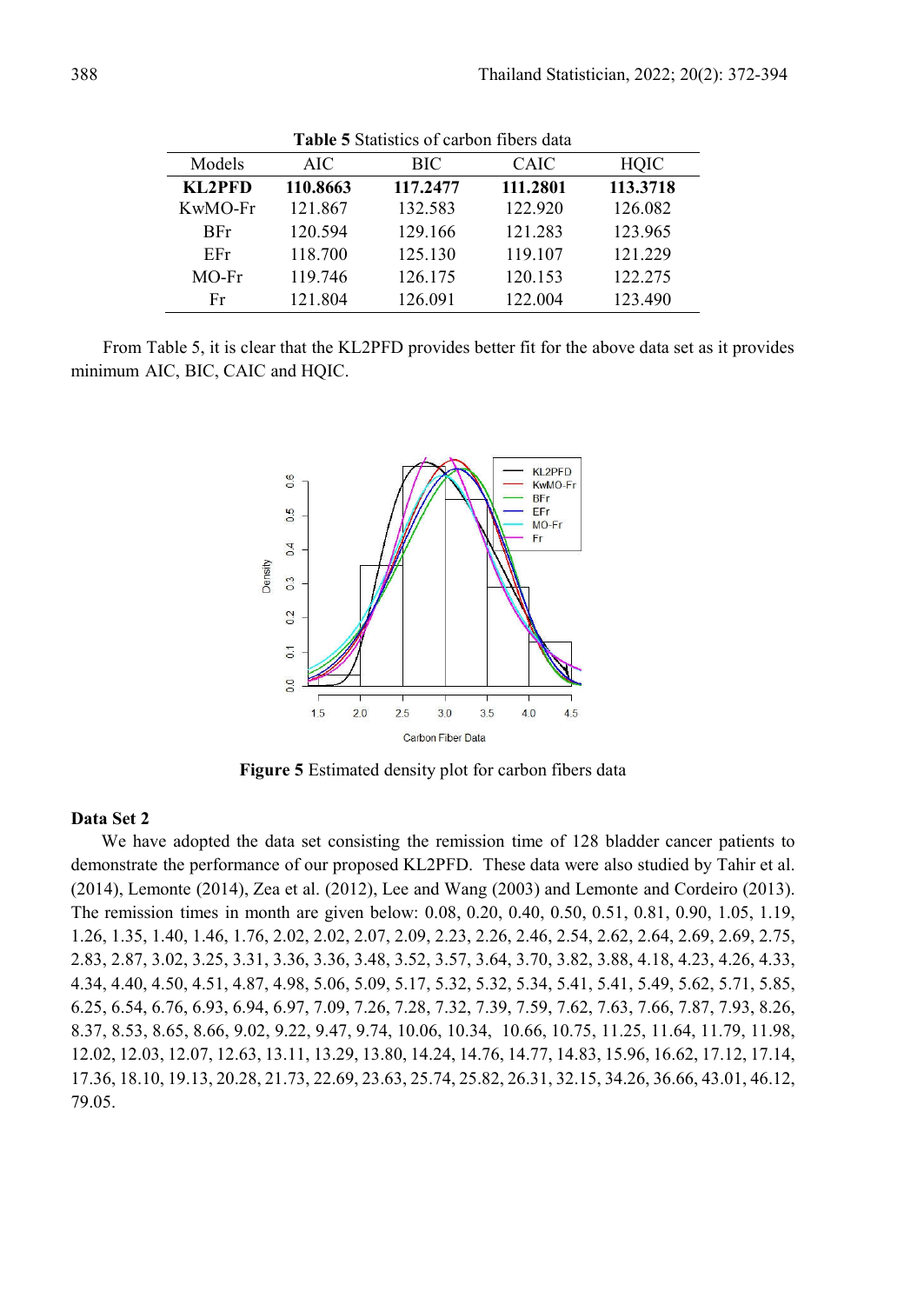

**Figure 6** TTT Plot for bladder cancer data

The TTT plot of the remission time (in month) for bladder cancer patients is exhibited in Figure 6, we may see that the hazard rate function has little bit bathtub shape, so we may easily fit KL2PFD on the bladder cancer data.

|            | <b>Table 6</b> Statistics of Bladder Cancer Data |            |           |             |  |  |  |
|------------|--------------------------------------------------|------------|-----------|-------------|--|--|--|
| Models     | AIC.                                             | <b>BIC</b> | CAIC      | <b>HQIC</b> |  |  |  |
| KL2PFD     | 810.1383                                         | 810.4661   | 821.515   | 814.7605    |  |  |  |
| WP         | 818.9331                                         | 819.0298   | 824.6214  | 821 2442    |  |  |  |
| KwP        | 824.4200                                         | 832.9525   | 824.6151  | 827.8866    |  |  |  |
| <b>BEP</b> | 826.1318                                         | 837.5085   | 826.4596  | 830.7540    |  |  |  |
| <b>BP</b>  | 843.8620                                         | 852.3946   | 844.0571  | 847.3287    |  |  |  |
| Pareto     | 1081.1820                                        | 1084.0260  | 1081.2140 | 1082.3380   |  |  |  |

**Table 6** Statistics of Bladder Cancer Data



**Figure 7** Estimated density plot for bladder cancer data

From Table 6, we may see that KL2PFD provides better fit for the above data set as it provides minimum AIC, BIC, CAIC, HQIC.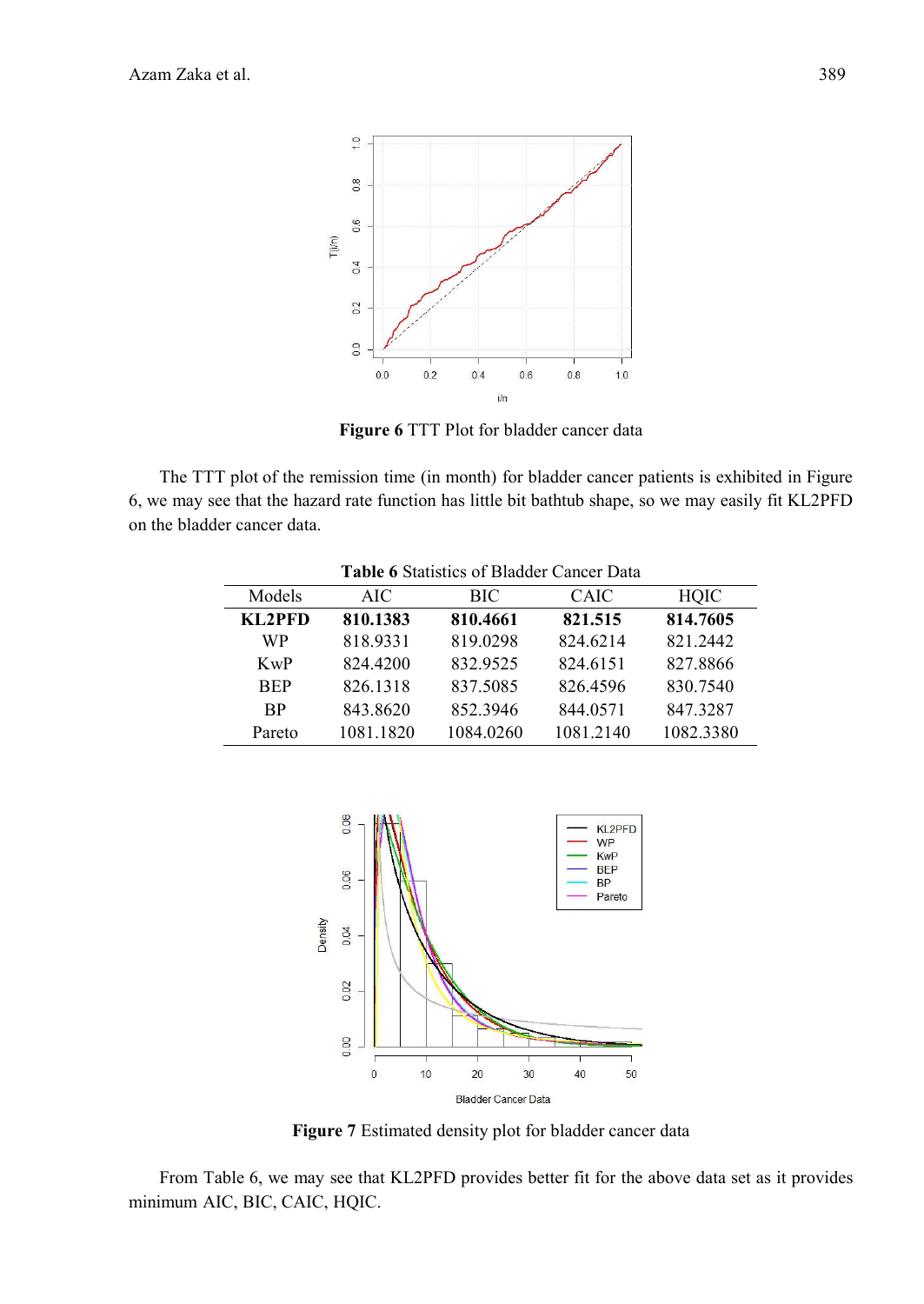# **Data Set 3**

The  $3<sup>rd</sup>$  data set is reported by Bekker et al. (2000), which corresponds to the survival times (in years) of a group of patients given chemotherapy treatment alone. The data consisting of survival times (in years) for 46 patients are: 0.047,0.115, 0.121,0.132,0.164,0.197,0.203,0.260,0.282,0.296, 0.334, 0.395, 0.458, 0.466, 0.501, 0.507, 0.529, 0.534, 0.540, 0.641, 0.644, 0.696, 0.841, 0.863, 1.099, 1.219, 1.271, 1.326, 1.447, 1.485, 1.553, 1.581, 1.589, 2.178, 2.343, 2.416, 2.444, 2.825, 2.830, 3.578, 3.658, 3.743, 3.978, 4.033. We have compared KL2PFD with the Kumarswamy Marshall-Olkin family of distribution (Kw-MO) (see Morad et al. 2015).



**Figure 8** TTT plot for chemotherapy treatment

The TTT plot is displayed in Figure 8 which indicates that the HRF associated with the data set has a bathtub shape, so we can easily fit KL2PFD on the Chemotherapy data. The proposed model KL2PFD is showing better results as compared to the (Morad et al. 2015) and the other competitive models by providing smallest AIC, BIC, CAIC and HQIC for the given data.

|            |          |            | <b>Table</b> / Blatistics of chemoticiapy deathlent data |             |
|------------|----------|------------|----------------------------------------------------------|-------------|
| Models     | AIC.     | <b>BIC</b> | CAIC                                                     | <b>HQIC</b> |
| KL2PFD     | 105.5555 | 106.6081   | 112.6003                                                 | 108.1534    |
| KwMO-W     | 119.134  | 120.672    | 128.167                                                  | 122.501     |
| <b>BW</b>  | 123.995  | 124.995    | 131.222                                                  | 126.689     |
| KwW        | 124.189  | 125.189    | 131.416                                                  | 126.884     |
| EW         | 122.087  | 122.673    | 127.507                                                  | 124.108     |
| <b>MOW</b> | 121.716  | 122.301    | 127.136                                                  | 123.736     |

**Table 7** Statistics of chemotherapy treatment data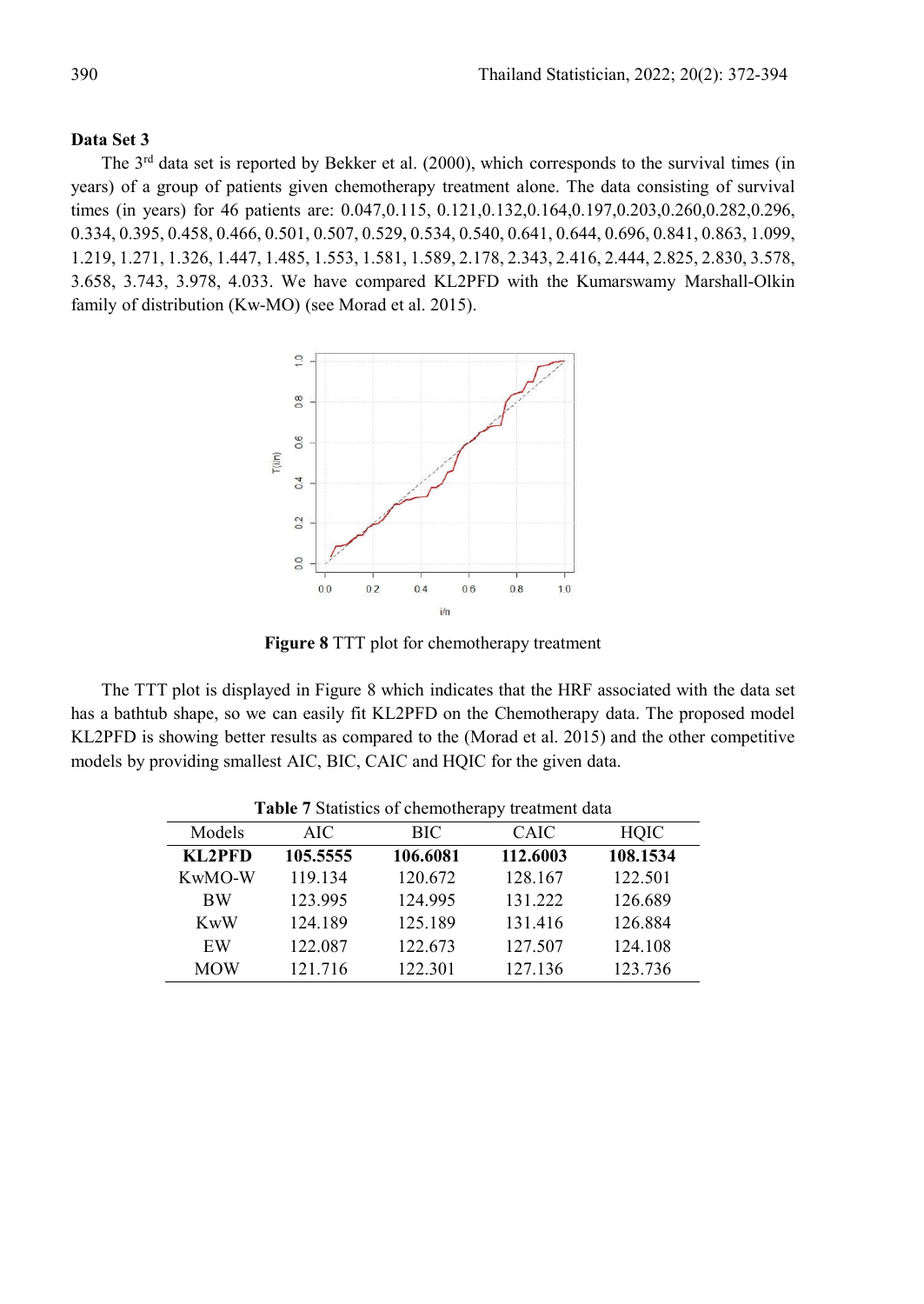

**Figure 9** Estimated density plot for chemotherapy data

## **Data Set 4**

The data have 63 observations about the strengths of 1.5 cm glass fiber. It was obtained from workers at the UK National Physical Laboratory. The same data have also been examined by (Smith and Naylor 1987). The data are: 0.550, 0.740, 0.770, 0.811, 0.841, 0.932, 1.040, 1.111, 1.130, 1.240, 1.251, 1.270, 1.281, 1.290, 1.301, 1.360, 1.390, 1.420, 1.480, 1.480, 1.490, 1.490, 1.500, 1.500, 1.510, 1.520, 1.530, 1.540, 1.550, 1.550, 1.580, 1.590, 1.600, 1.610, 1.610, 1.610, 1.610, 1.621, 1.621, 1.630, 1.640, 1.660, 1.660, 1.660, 1.670, 1.680, 1.680, 1.690, 1.701, 1.701, 1.730, 1.760, 1.760, 1.770, 1.780, 1.810, 1.820, 1.840, 1.840, 1.890, 2.000, 2.010, 2.240.

We have compared KL2PFD with the modified Burr III Weibull distribution by Arifa et al. (2017), modified Burr III and Weibull models.



**Figure 10** TTT plot for glass fiber data

The TTT plot is displayed in Figure 10, which indicates that the HRF associated with the data set has an increasing shape, since the plot shows a first concave curvature. So, we can easily fit KL2PFD on the carbon fibers data. The proposed model KL2PFD is showing better results as compare to the other competitive models by providing smallest AIC, BIC, CAIC and HQIC for the given data.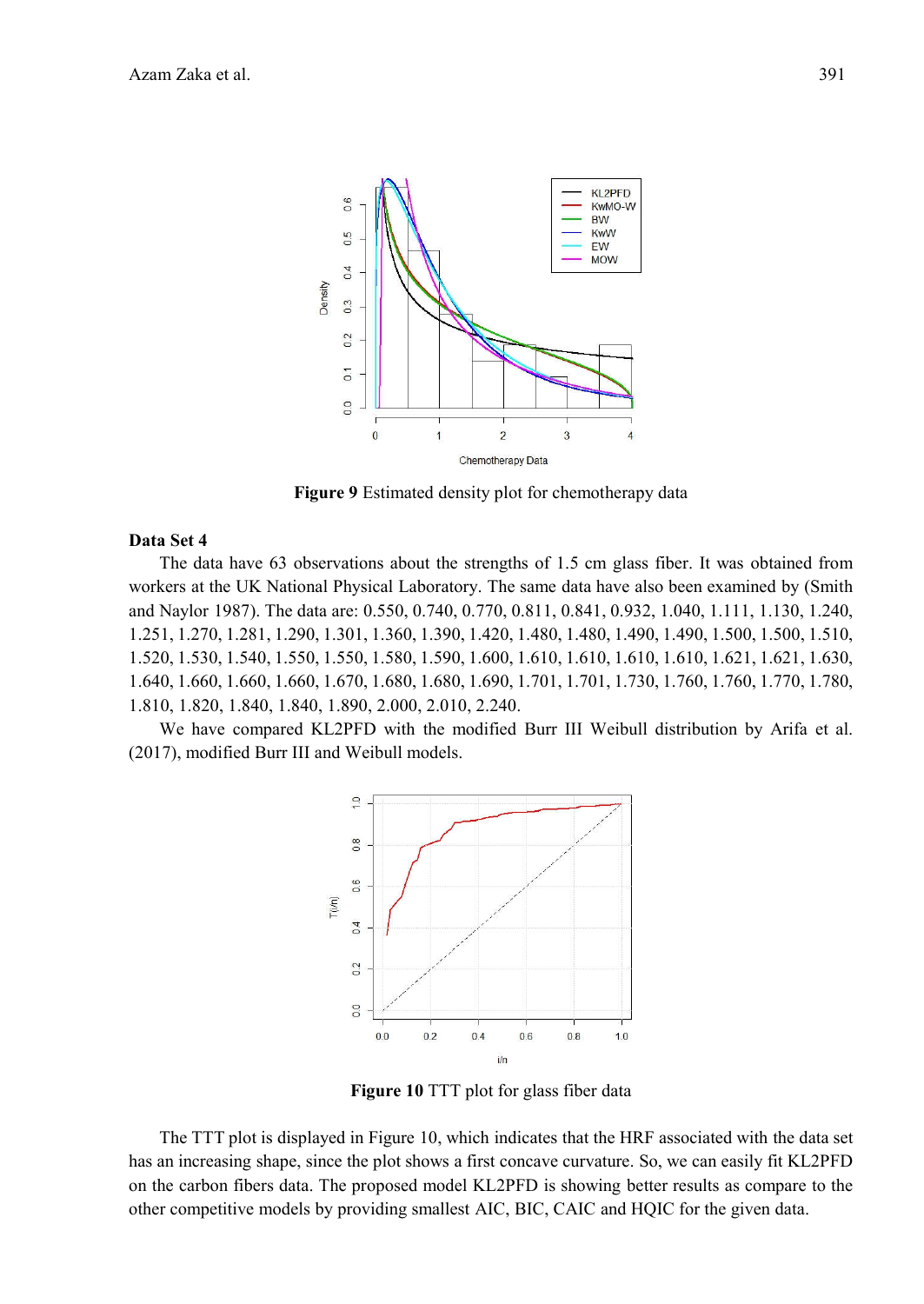| <b>Table 8</b> Statistics of glass fiber data |          |          |             |          |  |  |
|-----------------------------------------------|----------|----------|-------------|----------|--|--|
| Models                                        | AIC.     | BIC.     | <b>CAIC</b> | HOIC     |  |  |
| KL2PFD                                        | 23.57246 | 29.95387 | 23.98626    | 26.07796 |  |  |
| <b>MBIII</b> Weibull                          | 32.6     | 433      | 33.7        | 28.432   |  |  |
| <b>MBIII</b>                                  | 30.0     | 36.4     | 30.4        | 31.249   |  |  |
| Weibull                                       | 344      | 38.7     | 34.6        | 33.1565  |  |  |

Table 8 provides minimum values of AIC, BIC, CAIC and HQIC for KL2PFD which means that proposed model provides better fit for the data.



**Figure 11** Estimated density plot for glass fiber data

#### **9. Conclusions**

We have proposed a new distribution called Kumaraswamy Lehmann-2 power function distribution (KL2PFD). This distribution can have applications in the fields of reliability, economics, actuaries and survival analysis. We have studied the properties of the new distribution including moments, survival function, hazard function, inverse moments, Shanon entropy, conditional moments, Lorenz curve, incomplete moments and order Statistics. We have also characterized the distribution by conditional moments (right and left truncated mean) and doubly truncated mean (DTM). Four different data sets from different scenarios of applied sciences are used to show the efficiency of the proposed model over the already available models. It is hoped that the findings of this paper will be useful for researchers in different field of applied sciences.

#### **References**

- Haq MA, Usman RM, Bursa N, Ozel G. McDonald power function distribution with theory and applications. Int J Stat Econ. 2018; 19(2): 89-107.
- Ahsanullah M, Shakil M, Golam Kibria BMG. A characterization of the power function distribution based on lower records. ProbStat Forum. 2013; 6: 68-72.

Arifa S, Yab MZ, Ali A. The modified Burr III family of distributions. J Data Sci. 2017; 15: 41-60.

Bader MG, Priest AM. Statistical aspects of fibre and bundle strength in hybrid composites. In: Hayashi, T., Kawata, K. and Umekawa, S., Eds., Progress in Science and Engineering of Composites, ICCM-IV, Tokyo, 1982; 1129-1136.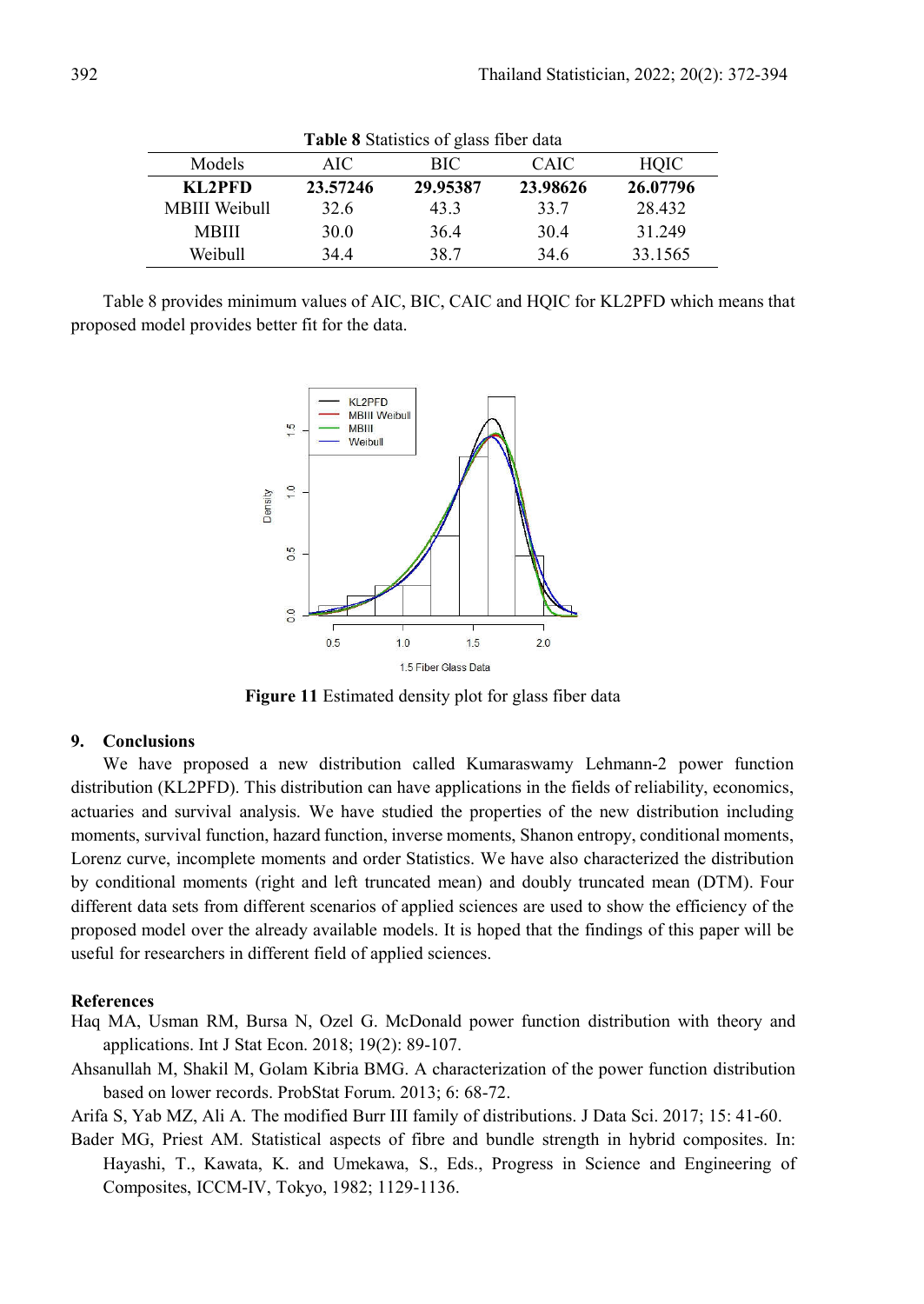- Souza WB, Cordeiro GM, Simas A. Some results for beta Frechet distribution. Commun Stat Theory Methods. 2011; 40: 798-811.
- Bekker A, Roux J, Mostert P. A generalization of the compound Rayleigh distribution: using Bayesian methods on cancer survival times. Commun Stat Theory Methods. 2000; 29: 1419-1433.
- Chang SK. Characterizations of the power function distribution by the independence of record values. J Chungcheong Math Soc. 2007; 20: 139-146.
- Cordeiro GM, De Castro M. A new family of generalized distributions. J Stat Comput Simul. 2011; 81: 883-893.
- Dallas AC. Characterization of Pareto and power function distribution. Ann Inst Stat Math. 1976; 28: 491-497.
- Dorp JR, Kotz S. The standard two-sided power distribution and its properties: with applications in financial engineering. Am Stat. 2002; 56: 90-99.
- Dubey SD. Some percentile estimators for Weibull parameters. Technometrics. 1967; 9(1): 119-129.
- Feigl P, Zelen M. Estimation of exponential survival probabilities with concomitant information. Biometrics. 1965; 21: 826-838.
- Glaser R. Bathtub and related failure rate characterizations. J Am Stat Assoc. 1980; 75: 667-672.
- Hanif S, Al-Ghamdi SD, Khan K, Shahbaz MQ. Bayesian estimation for parameters of power function distribution under various priors. Math Theory Model. 2015; 5: 45-67.
- Jabeen R, Zaka A. Estimation of parameters of the continuous uniform distribution: different classical methods. J Stat Manag Syst. 2019.
- Krishna E, Jose KK, Alice T, Ristić MM. The Marshall-Olkin Fréchet distribution. Commun Stat Theory Methods. 2013; 42: 4091-4107.
- Lee ET, Wang JW. Statistical methods for survival data analysis, New York: John Wiley & Sons; 2003.
- Lehman EL. The power of rank tests. Ann Math Stat. 1953; 24: 28-43.
- Lemonte AJ. The beta log-logistic distribution. Braz J Prob Stat. 2014; 28(3): 313-332.
- Lemonte AJ, Cordeiro GM. An extended Lomax distribution. Statistics. 2013; 47: 800-816.
- Marks NB. Estimation of Weibull parameters from common percentiles. J Appl Stat. 2005; 32(1): 17- 24.
- Marshall AW, Olkin I. A new method for adding a parameter to a family of distributions with Application to the exponential and Weibull Families. Biometrika. 1997; 84: 641-652.
- Meniconi M, Barry DM. The power function distribution: A useful and simple distribution to assess electrical component reliability. Microelectron Reliab. 1996; 36: 1207-1212.
- Morad A, Tahir MH, Cordeiro GM, Mansoor M, Zubair M, Hamedani GG. The Kumaraswamy Marshal-Olkin family of distributions. J Egypt Math Soc. 2015; 23: 546-557.
- Nadarajah S, Kotz S. The Exponentiated Fréchet distribution. Interstat Elec J. 2003; 8: 1-7.
- Shahzad MN, Asghar Z. Transmuted power function distribution: a more flexible distribution. J Stat Manag Syst. 2016; 19: 519-539.
- Okorie IE, Akpanta AC, Ohakwe J, Chikezie DC. The modified power function distribution. Cogent Math. 2017; 4: 1319592.
- Saleem M, Aslam M, Economou P. On the Bayesian analysis of the mixture of power function distribution using the complete and the censored sample. J Appl Stat. 2010; 37: 25-40.
- Shaw WT, Buckley IR. The alchemy of probability distributions: beyond Gram-Charlier expansions, and a skew-kurtotic-normal distribution from a rank transmutation map, arXiv preprint arXiv: 0901.0434. 2009.